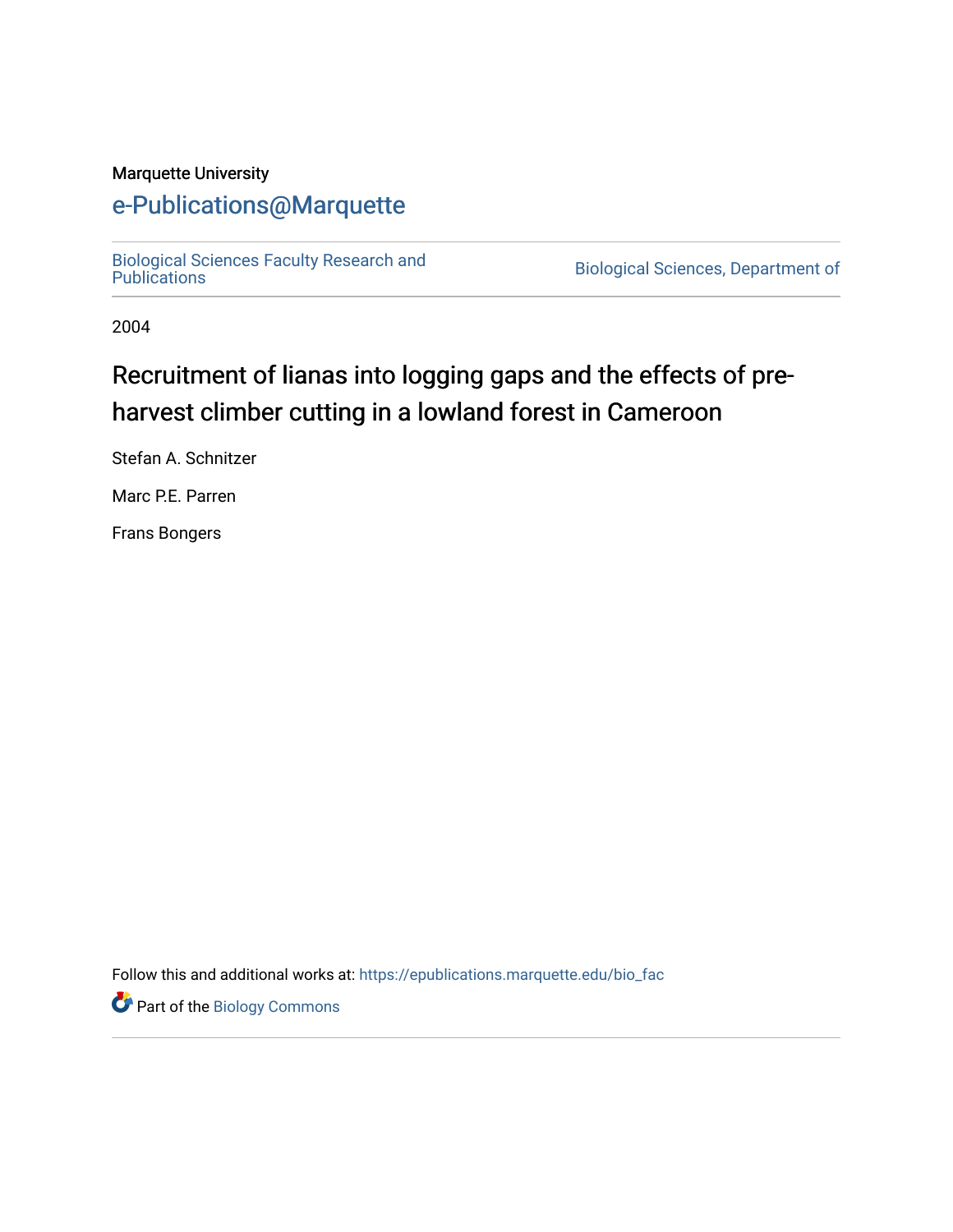**Marquette University**

# **e-Publications@Marquette**

## *Biology Faculty Research and Publications/College of Arts and Sciences*

*This paper is NOT THE PUBLISHED VERSION;* **but the author's final, peer-reviewed manuscript.** The published version may be accessed by following the link in the citation below.

*Forest Ecology and Management*, Vol. 190, No. 1 (2004): 97-98[. DOI.](https://dx.doi.org/110.1016/j.foreco.2003.10.008) This article is © Elsevier and permission has been granted for this version to appear in [e-Publications@Marquette.](http://epublications.marquette.edu/) Elsevier does not grant permission for this article to be further copied/distributed or hosted elsewhere without the express permission from Elsevier.

# Recruitment of lianas into logging gaps and the effects of pre-harvest climber cutting in a lowland forest in Cameroon

## Stefan A. Schnitzer

Department of Environmental Sciences, Forest Ecology and Forest Management Group, Wageningen University, Wageningen, The Netherlands

Department of Biological Sciences, University of Wisconsin–Milwaukee, Milwaukee, WI

#### Marc P.E Parren

Department of Environmental Sciences, Forest Ecology and Forest Management Group, Wageningen University, Wageningen, The Netherlands

#### Frans Bongers

Department of Environmental Sciences, Forest Ecology and Forest Management Group, Wageningen University, Wageningen, The Netherlands

## Abstract

The abundance of [lianas](https://www.sciencedirect.com/topics/agricultural-and-biological-sciences/lianas) (woody vines) and the detrimental impact that they have o[n tropical rain forest](https://www.sciencedirect.com/topics/agricultural-and-biological-sciences/tropical-rain-forests) trees is widely recognized. Lianas are particularly abundant in disturbed areas of the forest, such as logging gaps, and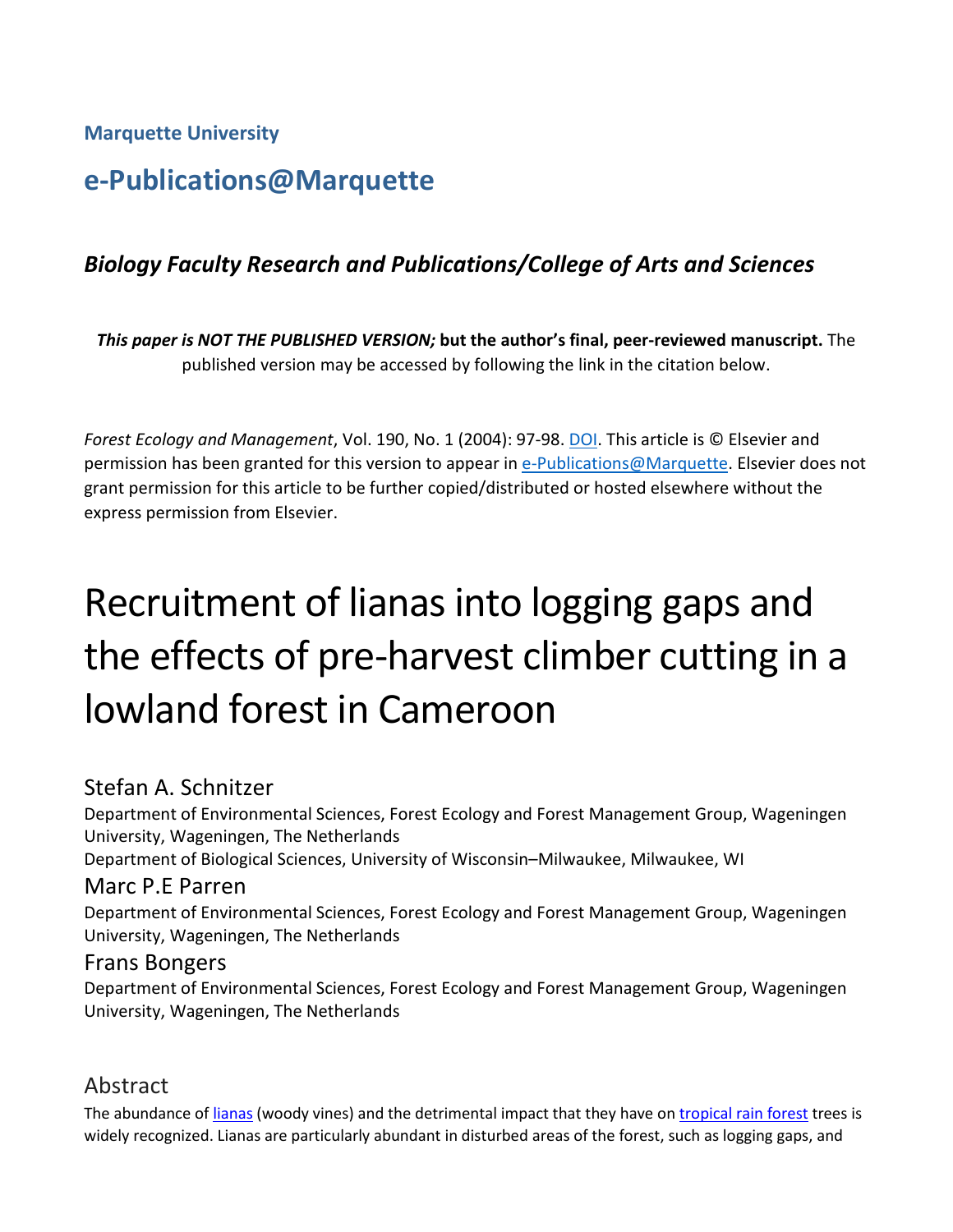pre-harvest liana cutting has been widely recommended throughout the tropics to reduce the impact of lianas during and following tree harvest. The effectiveness of forest-wide liana cutting, however, is currently unresolved, particularly for reducing liana abundance in logging gaps. Furthermore, our understanding of the dynamics and rate of liana [colonization](https://www.sciencedirect.com/topics/earth-and-planetary-sciences/colonisation) in gaps is limited. We tested: (1) the speed at which lianas recruit into logging gaps and their dynamics afterwards; and (2) whether pre-harvest liana cutting actually reduces the abundance of lianas i[n post-harvest](https://www.sciencedirect.com/topics/agricultural-and-biological-sciences/postharvest) logging gaps. To test hypothesis 1, we compared liana [recruitment](https://www.sciencedirect.com/topics/earth-and-planetary-sciences/recruitment-population-dynamics) in new, 1 and 6-year-old logging gaps. For hypothesis 2, we compared liana abundance and tree [infestation](https://www.sciencedirect.com/topics/earth-and-planetary-sciences/infestation) by lianas in 1year-old logging gaps in which all lianas had been cut 9 months prior to tree [felling](https://www.sciencedirect.com/topics/agricultural-and-biological-sciences/felling) vs. 1-year old logging gaps in which lianas were not cut. Lianas recruited heavily into logging gaps within 1 year, mostly by means of [stem](https://www.sciencedirect.com/topics/agricultural-and-biological-sciences/stems) sprouts, and many of these new stems were apparently able to persist for longer than 6 years. Lianas were significantly more abundant in the root/bole zone of gaps than in the [canopy](https://www.sciencedirect.com/topics/earth-and-planetary-sciences/canopy) zone, mostly due to the vigorous regeneration of stem sprouts. Canopy openness was highest in gaps one year after logging, possibly due to the smothering effect of the lianas on developing trees. Although liana abundance increased significantly over the 6 year gap [chronosequence,](https://www.sciencedirect.com/topics/agricultural-and-biological-sciences/chronosequence) direct liana infestation of trees remained the same. Pre-logging liana cutting, however, significantly reduced the number of lianas and also the number of liana-infested trees in logging gaps. Consequently, liana cutting appears to be an effective method to reduce the abundance of lianas and thus minimize their detrimental effects on regenerating trees in logging gaps.

## Keywords

Lianas; Climbing plants; Climber cutting; Trees; Forest management; Tropical forest; Cameroon

## 1. Introduction

The detrimental impact of climbing plants on trees is a widely recognized phenomenon in both natural and managed tropical forests. Climbing plants, particularly lianas (woody vines), compete intensely with trees for both above- and below-ground resources and therefore can significantly decrease tree fecundity, growth rate, and survivorship in closed-canopy forest, treefall gaps, and open fields [\(Putz, 1984,](https://www.sciencedirect.com/science/article/pii/S0378112703004699?via%3Dihub#BIB29) [Stevens, 1987,](https://www.sciencedirect.com/science/article/pii/S0378112703004699?via%3Dihub#BIB43) Clark and [Clark, 1990,](https://www.sciencedirect.com/science/article/pii/S0378112703004699?via%3Dihub#BIB7) [Dillenburg et al., 1993,](https://www.sciencedirect.com/science/article/pii/S0378112703004699?via%3Dihub#BIB11) [Schnitzer and Bongers, 2002\)](https://www.sciencedirect.com/science/article/pii/S0378112703004699?via%3Dihub#BIB36). Lianas are particularly abundant in disturbed forests and in disturbed areas of natural forests, such as treefall gaps, where they can recruit rapidly and abundantly, and subsequently suppress tree regeneration for many years [\(Putz, 1984,](https://www.sciencedirect.com/science/article/pii/S0378112703004699?via%3Dihub#BIB29) [Babweteera et al., 2000,](https://www.sciencedirect.com/science/article/pii/S0378112703004699?via%3Dihub#BIB3) [Schnitzer et al., 2000,](https://www.sciencedirect.com/science/article/pii/S0378112703004699?via%3Dihub#BIB39) [Tabanez and Viana, 2000,](https://www.sciencedirect.com/science/article/pii/S0378112703004699?via%3Dihub#BIB44) [Schnitzer and Carson, 2000,](https://www.sciencedirect.com/science/article/pii/S0378112703004699?via%3Dihub#BIB37) [Schnitzer and Carson, 2001\)](https://www.sciencedirect.com/science/article/pii/S0378112703004699?via%3Dihub#BIB38). For example, [Schnitzer et al. \(2000\)](https://www.sciencedirect.com/science/article/pii/S0378112703004699?via%3Dihub#BIB39) demonstrated that high liana abundance in natural treefall gaps in Panama could suppress tree regeneration for more than 13 years. During tree extraction in managed and logged forests, lianas can substantially increase the damage and mortality of neighboring trees (collateral damage) and increase the size of logging gaps by binding the trees together, thus pulling down multiple trees in addition to the one being harvested [\(Appanah and Putz, 1984,](https://www.sciencedirect.com/science/article/pii/S0378112703004699?via%3Dihub#BIB2) [Putz, 1985;](https://www.sciencedirect.com/science/article/pii/S0378112703004699?via%3Dihub#BIB30) but se[e Parren and Bongers, 2001\)](https://www.sciencedirect.com/science/article/pii/S0378112703004699?via%3Dihub#BIB21). Lianas also impact tree regeneration detrimentally following tree extraction by suppressing the growth and regeneration of valuable timber trees, as well as causing bending of the tree trunks and thus reducing their value as timber [\(Putz, 1985,](https://www.sciencedirect.com/science/article/pii/S0378112703004699?via%3Dihub#BIB30) [Pinard and Putz, 1994,](https://www.sciencedirect.com/science/article/pii/S0378112703004699?via%3Dihub#BIB26) [Vidal et al., 1997\)](https://www.sciencedirect.com/science/article/pii/S0378112703004699?via%3Dihub#BIB47). Furthermore, the effects of lianas on trees are likely to become more intensified in the near future, because lianas appear to be increasing in abundance in response to global climate change [\(Phillips et al., 2002\)](https://www.sciencedirect.com/science/article/pii/S0378112703004699?via%3Dihub#BIB25).

To minimize the effects of lianas on tree regeneration in managed forests, pre-harvest climber cutting has been used as a silvicultural tool throughout the tropics, costing many millions of dollars annually worldwide (Guigonis, [1978,](https://www.sciencedirect.com/science/article/pii/S0378112703004699?via%3Dihub#BIB15) [Appanah and Putz, 1984,](https://www.sciencedirect.com/science/article/pii/S0378112703004699?via%3Dihub#BIB2) [d'Oliveira and Braz, 1995,](https://www.sciencedirect.com/science/article/pii/S0378112703004699?via%3Dihub#BIB8) [Pinard et al., 1995,](https://www.sciencedirect.com/science/article/pii/S0378112703004699?via%3Dihub#BIB28) [Pinard and Putz, 1996,](https://www.sciencedirect.com/science/article/pii/S0378112703004699?via%3Dihub#BIB27) [Amaral et](https://www.sciencedirect.com/science/article/pii/S0378112703004699?via%3Dihub#BIB1)  [al., 1998,](https://www.sciencedirect.com/science/article/pii/S0378112703004699?via%3Dihub#BIB1) [Sist et al., 1998,](https://www.sciencedirect.com/science/article/pii/S0378112703004699?via%3Dihub#BIB41) [Perez-Salicrup et al., 2001\)](https://www.sciencedirect.com/science/article/pii/S0378112703004699?via%3Dihub#BIB24). Pre-harvest climber cutting can reduce the amount of collateral tree damage and thus post-felling canopy gap sizes, and it is commonly assumed that pre-harvest liana cutting results in a long-term reduction of the number of climbers in the forest after timber extraction (Appanah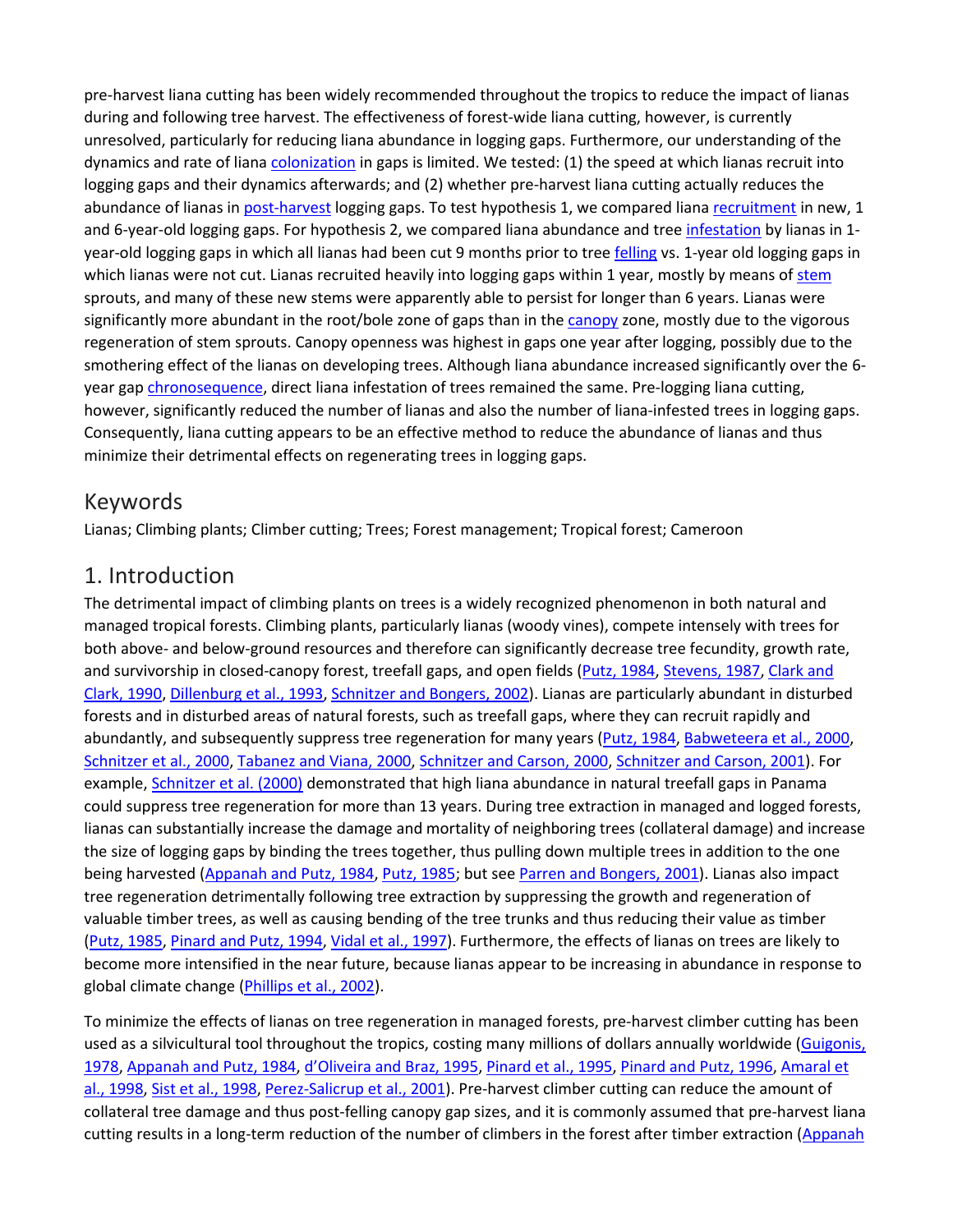[and Putz, 1984,](https://www.sciencedirect.com/science/article/pii/S0378112703004699?via%3Dihub#BIB2) [Putz et al., 1984,](https://www.sciencedirect.com/science/article/pii/S0378112703004699?via%3Dihub#BIB32) [Putz, 1985,](https://www.sciencedirect.com/science/article/pii/S0378112703004699?via%3Dihub#BIB30) [Vidal et al., 1997,](https://www.sciencedirect.com/science/article/pii/S0378112703004699?via%3Dihub#BIB47) [Gerwing, 2001,](https://www.sciencedirect.com/science/article/pii/S0378112703004699?via%3Dihub#BIB13) [Parren and Bongers, 2001,](https://www.sciencedirect.com/science/article/pii/S0378112703004699?via%3Dihub#BIB21) [Gerwing and Vidal, 2002\)](https://www.sciencedirect.com/science/article/pii/S0378112703004699?via%3Dihub#BIB14). However, pre-harvest climber cutting may be a double-edged sword, sometimes resulting in a net increase in liana stems. Climbers may respond to cutting by rapidly producing many new stems, which can eventually dominate logging gaps and logged forests [\(Gerwing and Vidal, 2002\)](https://www.sciencedirect.com/science/article/pii/S0378112703004699?via%3Dihub#BIB14). Even stems as small as 1 m in length can resprout vigorously, giving rise to many young, vegetatively-derived stems [\(Appanah](https://www.sciencedirect.com/science/article/pii/S0378112703004699?via%3Dihub#BIB2)  [and Putz, 1984\)](https://www.sciencedirect.com/science/article/pii/S0378112703004699?via%3Dihub#BIB2), particularly in the high light environment of a gap [\(Putz, 1984,](https://www.sciencedirect.com/science/article/pii/S0378112703004699?via%3Dihub#BIB29) [Putz, 1991,](https://www.sciencedirect.com/science/article/pii/S0378112703004699?via%3Dihub#BIB31) [Schnitzer et al.,](https://www.sciencedirect.com/science/article/pii/S0378112703004699?via%3Dihub#BIB39)  [2000\)](https://www.sciencedirect.com/science/article/pii/S0378112703004699?via%3Dihub#BIB39). For example, in a study in a forest in Cameroon, [Parren and Bongers \(2001\)](https://www.sciencedirect.com/science/article/pii/S0378112703004699?via%3Dihub#BIB21) followed the fate of 184 experimentally cut liana stems and found that although 70% of the stems died after 22 months (*n*=184), the 56 surviving individuals vigorously produced many new vegetative offshoots, ultimately resulting in a net increase in the number of living stem sprouts after 2 years (*n*=208). Even if climber cutting is initially successful in reducing the number of lianas, the additional number of vegetatively-produced liana stems in logging gaps may actually increase the total number of liana stems following climber cutting [\(Putz et al., 1984\)](https://www.sciencedirect.com/science/article/pii/S0378112703004699?via%3Dihub#BIB32), potentially reducing the vitality of the remaining trees in the gap. Consequently, lianas may have an equally detrimental effect on the remaining trees in logging gaps, regardless of pre-harvest cutting.

To date, the exact process and speed by which lianas recruit into gaps is poorly understood. In addition, the long-term effectiveness of pre-harvest climber cutting in reducing the number of lianas that recolonize logging gaps has also not been resolved [\(Parren and Bongers, 2001,](https://www.sciencedirect.com/science/article/pii/S0378112703004699?via%3Dihub#BIB21) [Perez-Salicrup et al., 2001,](https://www.sciencedirect.com/science/article/pii/S0378112703004699?via%3Dihub#BIB24) Schnitzer and Bongers, [2002\)](https://www.sciencedirect.com/science/article/pii/S0378112703004699?via%3Dihub#BIB36). We used a 6-year chronosequence of logging gaps to determine the effectiveness of pre-harvest climber cutting and the speed of liana recruitment in a forest concession in Cameroon. We tested the hypotheses that: (1) lianas recruit into logging gaps very early after gap creation, mostly through stem sprouting while the gap is still open; and (2) pre-harvest liana cutting will significantly reduce liana stem abundance, including stem spouts, in logging gaps. We further investigated the mechanism by which lianas recruit into gaps by examining whether the speed of liana recruitment differs in different zones of the gap (crown, root and bole). Knowing the speed and process by which lianas recruit into gaps and the specific zones of the gap that they invade is essential for understanding how lianas affect regeneration in gaps and for formulating effective liana management plans.

## 2. Methods

#### 2.1. Study site

We initiated this study in 1996, in and around a 500 ha area within a 2000 km<sup>2</sup> forest logging concession 100 km east of Kribi, Cameroon (3°N, 10°E). The 500 ha study area was located within a relatively flat, homogeneous area of the forest, although the topography of the entire forest ranges from undulating to rolling with some relatively small, isolated hills [\(Waterloo et al., 1997\)](https://www.sciencedirect.com/science/article/pii/S0378112703004699?via%3Dihub#BIB48). The forest is evergreen, with a 25–40 m closed-canopy and emergent trees surpassing 60 m in height [\(Parren and Bongers, 2001\)](https://www.sciencedirect.com/science/article/pii/S0378112703004699?via%3Dihub#BIB21). The mean annual rainfall in this area is approximately 2000 mm, with two distinct dry seasons that last from May until August and from December until March [\(Waterloo et al., 1997\)](https://www.sciencedirect.com/science/article/pii/S0378112703004699?via%3Dihub#BIB48). Climbers were abundant in the forest, with 408 stems (>2 cm in diameter) per ha, comparable to other tropical forests (e.g., [Gentry, 1991a,](https://www.sciencedirect.com/science/article/pii/S0378112703004699?via%3Dihub#BIB12) [Mascaro et al.,](https://www.sciencedirect.com/science/article/pii/S0378112703004699?via%3Dihub#BIB19) 2003), particularly for large lianas greater than 5 cm in diameter (∼113 stems/ha; [Appanah and Putz, 1984,](https://www.sciencedirect.com/science/article/pii/S0378112703004699?via%3Dihub#BIB2) [Vidal et al., 1997,](https://www.sciencedirect.com/science/article/pii/S0378112703004699?via%3Dihub#BIB47) [Parren and Bongers,](https://www.sciencedirect.com/science/article/pii/S0378112703004699?via%3Dihub#BIB21)  [2001\)](https://www.sciencedirect.com/science/article/pii/S0378112703004699?via%3Dihub#BIB21). Logging tends to be relatively selective and light in this forest; on average only one tree over 60 cm in diameter is harvested per hectare per year [\(Parren and De Graaf, 1994,](https://www.sciencedirect.com/science/article/pii/S0378112703004699?via%3Dihub#BIB22) [Jonkers and Van Leersum, 2000\)](https://www.sciencedirect.com/science/article/pii/S0378112703004699?via%3Dihub#BIB17).

## 2.2. Establishing a chronosequence of logging gaps

We established a chronosequence of logging gaps in areas of the forest that had been previously logged without pre-harvest liana cutting. We located six new (year 0) and six 1-year-old (year 1) gaps by following the progress of the logging company and marking new gap sites within several weeks of timber harvest. We used logging records to accurately determine six logging gaps that were approximately 6 years old. These gaps gave a chronosequence of 6 years in which we could examine liana infestation into logging gaps in which there had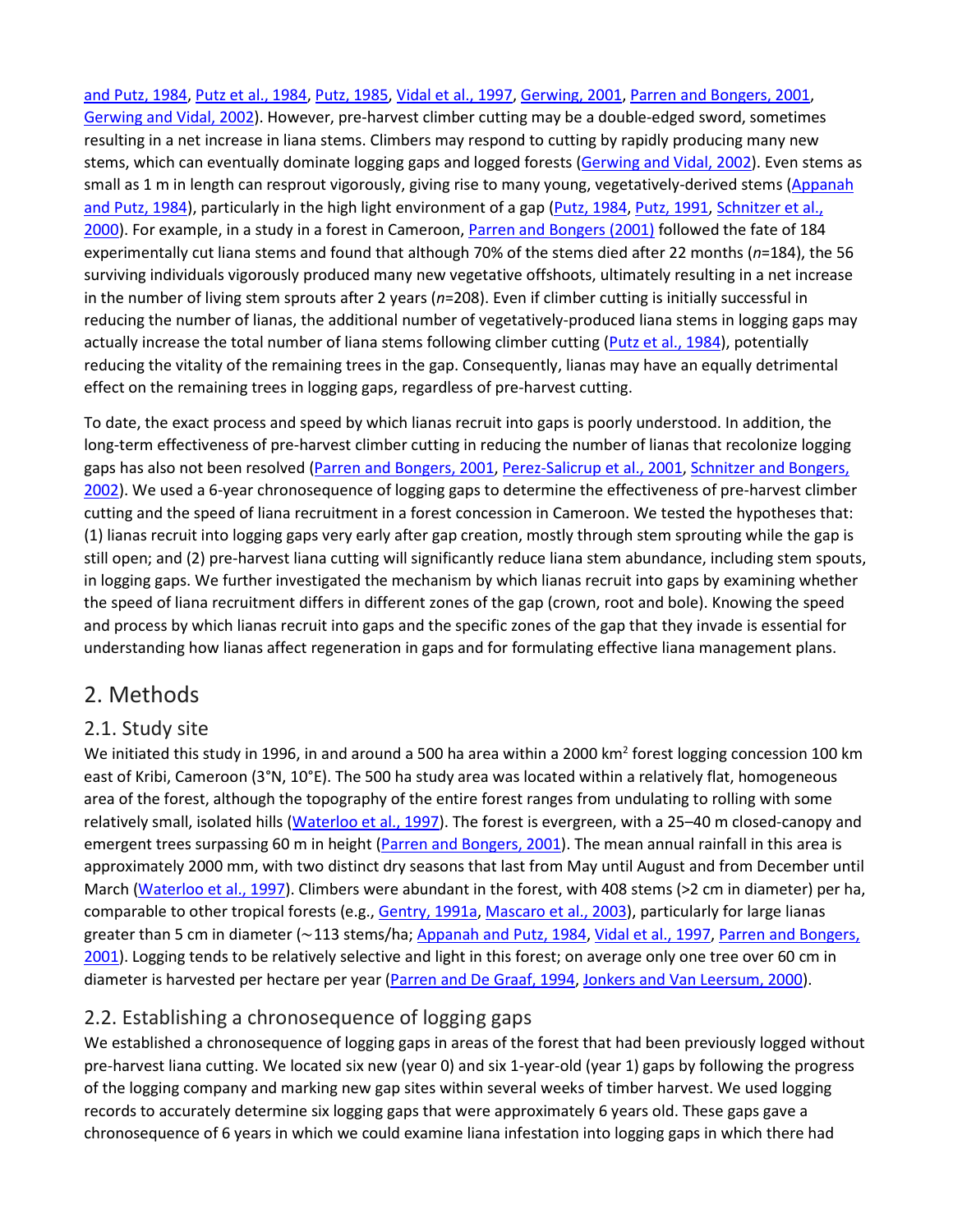been no pre-harvest liana cutting. We selected gaps that were approximately the same size (mean gap size=810m  $2+314$  (S.D.)), according to the Runkle method for gap size determination [\(Runkle, 1981,](https://www.sciencedirect.com/science/article/pii/S0378112703004699?via%3Dihub#BIB33) Runkle, [1982,](https://www.sciencedirect.com/science/article/pii/S0378112703004699?via%3Dihub#BIB34) [Van der Meer et al., 1994\)](https://www.sciencedirect.com/science/article/pii/S0378112703004699?via%3Dihub#BIB46). The 6-year-old gaps were located about 6 km from the 0- and 1-year old gaps in the same expanse of forest, which had similar tree and liana abundance (Parren, unpublished data).

We divided each of the gaps into the crown and the root/bole zone [\(Fig. 1\)](https://www.sciencedirect.com/science/article/pii/S0378112703004699?via%3Dihub#FIG1). Using logging records, we could accurately locate tagged stumps of the felled trees and knowing the tree heights, we were able to accurately determine the locations of the root/bole and crown zones. We combined the root and the bole zones because it was not always possible to distinguish between these two zones, whereas the distinction between the canopy and bole zones was, in nearly all cases, clear. In each of these two zones, we established up to eight 1m×5 m subplots, in which we censused all trees and lianas >1 m in height. The grid layout was designed to accurately estimate the entire gap area affected by the treefall  $(Fig. 1)$ .



Fig. 1. Sampling design for each treefall gap. Each rectangular box represents a 1m×5 m subplot in which we sampled all [lianas](https://www.sciencedirect.com/topics/agricultural-and-biological-sciences/lianas) and trees >1 cm dbh and taller than 1 m. We sub-sampled all lian[a ramets](https://www.sciencedirect.com/topics/earth-and-planetary-sciences/ramet) >1 mm dbh in the leftmost 1m×1m section of each 1m×5m subplot. We divided the gap into two zones: the root/bole zone consisted of the bottom seven subplots and th[e canopy](https://www.sciencedirect.com/topics/earth-and-planetary-sciences/canopy) zone consisted of the top seven subplots.

#### 2.3. Pre-harvest liana cutting gap selection

Within the 500 ha study area, we established six square 1 ha plots surrounded by a 100 m buffer zone. Nine months prior to logging, we cut all lianas in these plots and in the surrounding buffer zones. We used gaps from the six 1-year old gaps from the chronosequence study in which the lianas were not cut, to serve as control plots. The 1-year-old liana-cut and uncut gaps were logged at approximately the same time to control for temporal differences in liana and tree recruitment, and each treatment was located in nearby adjacent areas of the forest. Prior to cutting, liana abundance did not differ between the blocks (Parren, unpublished data). One year following tree harvest, we located six similar-sized logging gaps in each of the liana-cut and control plots. The mean gap size was 658 $m^2 \pm 200$  (S.D.), and mean gap sizes did not significantly differ among the liana-cut and control plots (669 and 641 m<sup>2</sup>, respectively). We partitioned the gaps into root/bole and canopy zones using the same methodology that we had used for the chronosequence gaps described above  $(Fig. 1)$ .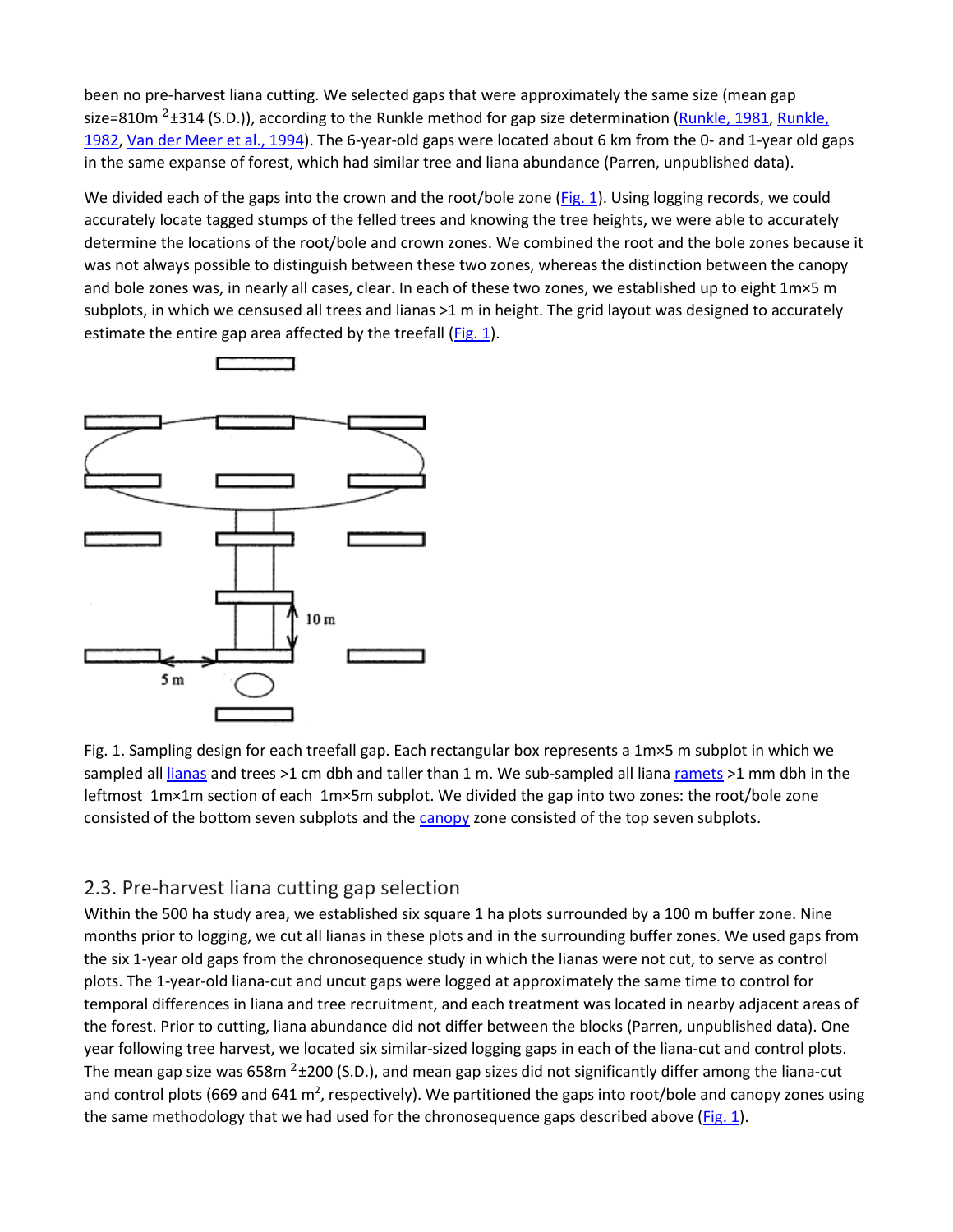#### 2.4. Gap censuses

One year following tree harvest (21 months after liana cutting), we censused the lianas and trees within each of the 1m×5 m subplots of the liana-cut and control gaps as well as the chronosequence gaps. We measured the abundance as well as the diameter 130 cm from the roots (dbh) of all liana individuals and trees >1 cm dbh that broke the plane of the 1m×5m subplots 1 m above the ground, as well as the height for the trees meeting these criteria. We considered a liana to be a distinct individual (genet) if it was independently rooted and was not obviously attached to any other liana stem (methods follow [Schnitzer and Carson, 2001,](https://www.sciencedirect.com/science/article/pii/S0378112703004699?via%3Dihub#BIB38) [Burnham, 2002,](https://www.sciencedirect.com/science/article/pii/S0378112703004699?via%3Dihub#BIB6) [Mascaro et al., 2003\)](https://www.sciencedirect.com/science/article/pii/S0378112703004699?via%3Dihub#BIB19). We acknowledge, however, that we were not always able to distinguish liana ramets from genets because of current or previous underground connections between stems (see Schnitzer and Carson, [2001,](https://www.sciencedirect.com/science/article/pii/S0378112703004699?via%3Dihub#BIB38) [Gerwing and Vidal, 2002,](https://www.sciencedirect.com/science/article/pii/S0378112703004699?via%3Dihub#BIB14) [Mascaro et al., 2003\)](https://www.sciencedirect.com/science/article/pii/S0378112703004699?via%3Dihub#BIB19). We also counted all liana stem sprouts >1 mm diameter (ramets), including all multiple stems of each individual. Because of the large number of liana sprouts, we restricted our sampling of these small stems to the leftmost 1m×1m section of each 1m×5m subplot (looking up the tree from the root zone[; Fig. 1\)](https://www.sciencedirect.com/science/article/pii/S0378112703004699?via%3Dihub#FIG1), but we present the stem sprout data in units of 5  $m^2$  so that they are comparable to the liana genet data. For each of the above-mentioned variables, we averaged the number of subplots per zone and used the gap as our unit of replication (*n*=6). For each tree, we visually estimated the level of infestation of lianas into the tree's crown. For liana infestation of the tree's crown, we used the following scale: 1=no lianas in tree; 2=lianas on stem only; 3=at least one liana in the crown, but no lianas connecting crown with any other trees; 4=at least one, but typically more, lianas in crown and lianas connecting crown with other trees; and 5=lianas completely covering tree crown (methods modified from [Clark and Clark, 1990\)](https://www.sciencedirect.com/science/article/pii/S0378112703004699?via%3Dihub#BIB7). To estimate canopy openness, we visually assessed the amount of open sky above the center of each of the 1m×5 m subplots in the gap, 2 m above the ground. We assigned canopy openness as one of the four categories: 1=0–10%; 2=11–50%; 3=51–90%; and 4=91–100% openness. We used relatively broad liana infestation and canopy openness classes in order to minimize our estimation error.

#### 2.5. Data analyses

We analyzed recruitment of lianas and trees into the 6-year chronosequence of logging gaps and the response of lianas and trees to pre-harvest liana cutting using two-way analysis of variance (ANOVA; [SAS Institute, 2000\)](https://www.sciencedirect.com/science/article/pii/S0378112703004699?via%3Dihub#BIB35). For the chronosequence analysis, we included the gap age (0, 1, and 6) and zone (crown vs. root/bole) as the independent variables; and liana abundance (>1 cm dbh), number of liana stem sprouts, tree abundance, tree dbh, tree height, tree infestation, and canopy openness as the dependent variables. We divided the trees into either saplings (1–4 cm dbh) and trees (>4 cm dbh); however, we concentrated our analyses on the saplings in order to capture the dynamics of gap-phase regeneration following logging [\(Schnitzer and Carson, 2001\)](https://www.sciencedirect.com/science/article/pii/S0378112703004699?via%3Dihub#BIB38). For the pre-harvest liana cutting experiment, we used an ANOVA similar to the model used for the chronosequence analysis but we substituted the liana cutting treatment (liana-cut vs. control) for gap age. We analyzed the data to ensure that they conformed to the assumptions of ANOVA and log-transformed the number of lianas and canopy openness so that their distribution were normal. Because the large tree data were not normally distributed even with log-transformations, we analyzed them using Kruskal–Wallis non-parametric analyses, which do not assume a normal distribution [\(Sokal and Rohlf, 1995\)](https://www.sciencedirect.com/science/article/pii/S0378112703004699?via%3Dihub#BIB42).

#### 3. Results

#### 3.1. The speed of liana recruitment into logging gaps

Liana abundance was initially low in logging gaps, but lianas recruited rapidly within 1 year, mostly as ramets via stem sprouting, and they remained in high abundance throughout the 6-year study period. Within several weeks of timber extraction (year 0), there was an average of 20.7 liana stem sprouts  $>1$  mm dbh per 5 m<sup>2</sup> subplot throughout all zones of the gap [\(Fig. 2a](https://www.sciencedirect.com/science/article/pii/S0378112703004699?via%3Dihub#FIG2)). By year 1, however, the number of liana stem sprouts was significantly higher, averaging 34.7 (P=0.003; [Table 1](https://www.sciencedirect.com/science/article/pii/S0378112703004699?via%3Dihub#TBL1) and [Fig. 2a](https://www.sciencedirect.com/science/article/pii/S0378112703004699?via%3Dihub#FIG2)) and remained essentially unchanged by year 6 (31.1). The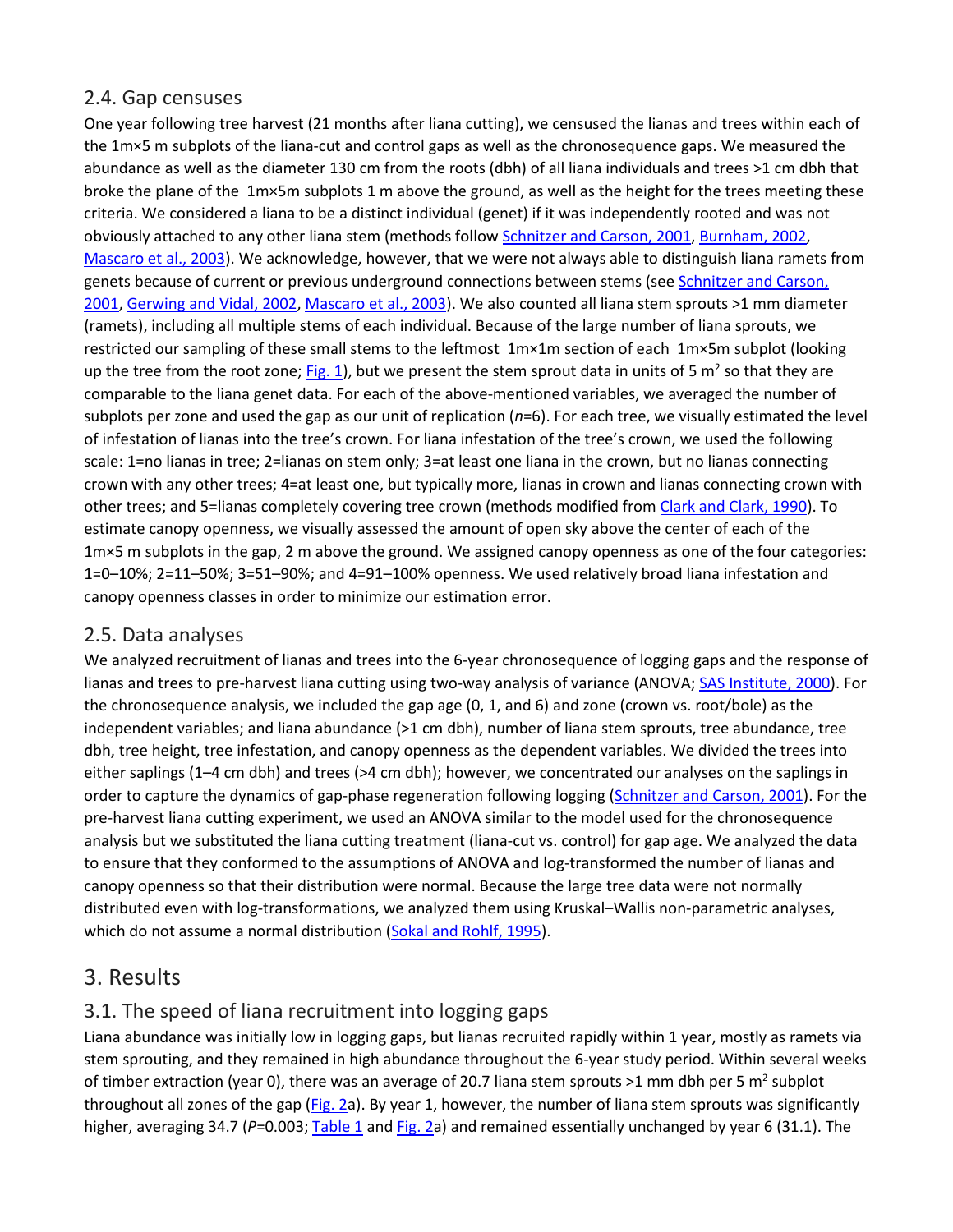number of larger lianas (genets >1 cm dbh) remained the same between years 0 and 1 (1.5 and 1.6 stems per 5 m<sup>2</sup>, respectively), but increased significantly to 3.7 by year 6 (P=0.002[; Table 1](https://www.sciencedirect.com/science/article/pii/S0378112703004699?via%3Dihub#TBL1) an[d Fig. 2b](https://www.sciencedirect.com/science/article/pii/S0378112703004699?via%3Dihub#FIG2)). These findings suggest that liana stem sprouts recruit into gaps within the first year and that many of these stems are able to persist and grow into the 1 cm dbh size-class by year 6, at which point many of them may become indistinguishable from genets. Although most of the regeneration that we observed was from ramets, lianas probably also recruited into the gaps from seed; however, we cannot quantify the proportion of liana ramets and genets.



Fig. 2. Mean liana and tree *recruitment* per 5  $m^2$  area into new (0 year old), 1-, and 6-year-old single-tree timber extraction gaps (column 1) and the zone of the gap (root/bole and canopy) into which the [lianas](https://www.sciencedirect.com/topics/agricultural-and-biological-sciences/lianas) recruited (column 2). We classified trees as either [saplings](https://www.sciencedirect.com/topics/agricultural-and-biological-sciences/saplings) (1–4 cm dbh) or trees (>4 cm dbh). We divided lianas into two groups: (1) lian[a stem](https://www.sciencedirect.com/topics/agricultural-and-biological-sciences/stems) sprouts (ramets) >1 mm dbh; and (2) liana individuals (genets) >1 cm dbh. Different letters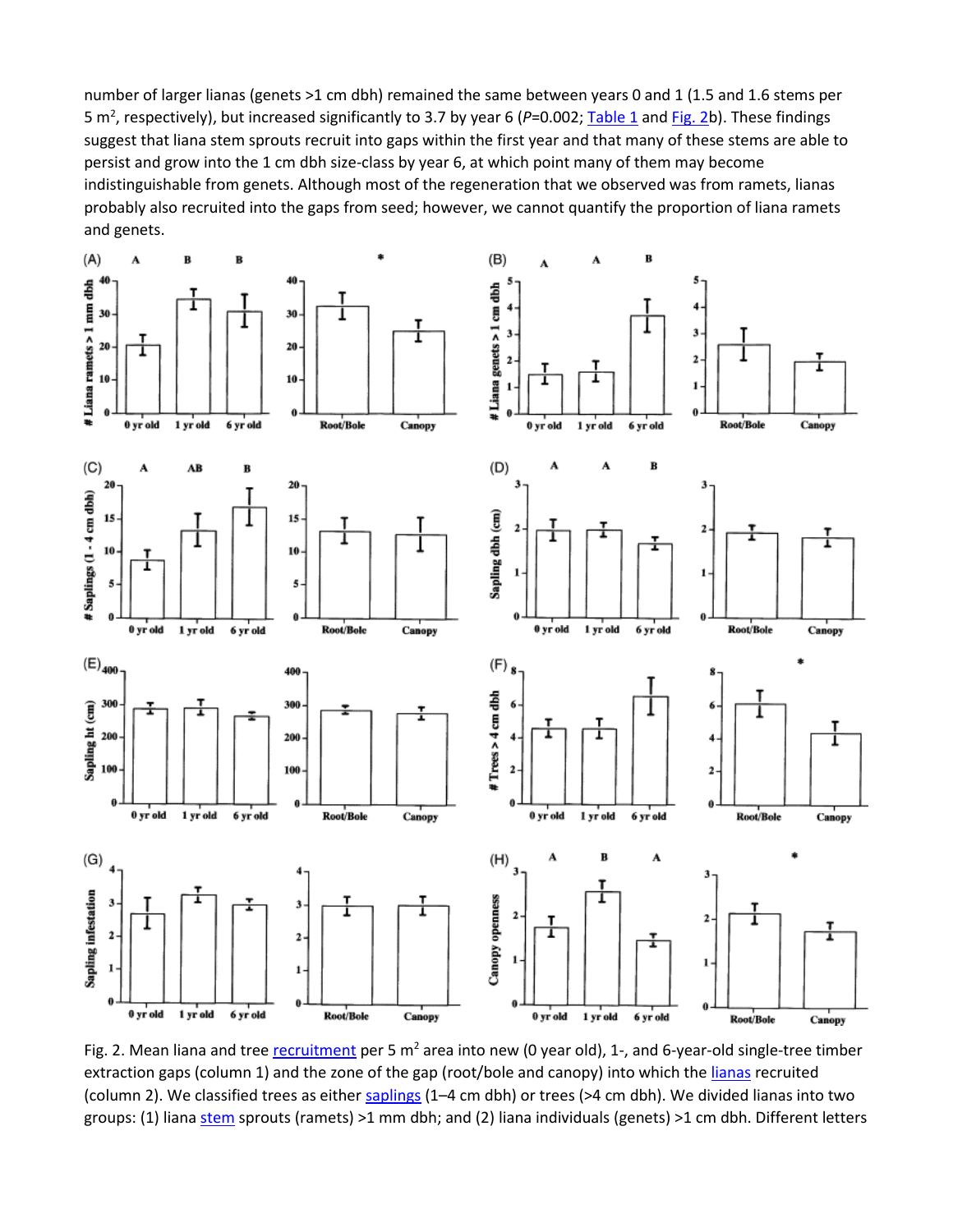denote significant differences among the different aged logging gaps. Asterisks denote significant differences between the gap zones. Errors bars represent ±1 S.E. Data for the number of large lianas (>1 cm dbh) and sapling [canopy](https://www.sciencedirect.com/topics/earth-and-planetary-sciences/canopy) openness were log-transformed to normalize the data; non-transformed data are presented.

| Source                                     | Treatment |       |          | Zone   |            |                    |
|--------------------------------------------|-----------|-------|----------|--------|------------|--------------------|
|                                            | SS        | F     | P        | SS     | $\sqrt{F}$ | P                  |
| Chronosequence plots                       |           |       |          |        |            |                    |
| Number of liana stem sprouts               | 1265.79   | 7.28  | 0.003    | 497.85 | 5.73       | 0.02 <sup>b</sup>  |
| Number of lianas (>1 cm dbh) $\frac{c}{2}$ | 7.98      | 7.72  | 0.002    | 0.20   | 0.39       | 0.54               |
| Number of saplings (1-4 cm dbh)            | 410.72    | 6.28  | 0.005    | 1.78   | 0.05       | 0.82               |
| Sapling dbh                                | 0.70      | 3.32  | 0.05     | 0.12   | 1.14       | 0.29               |
| Sapling height                             | 0.46      | 1.66  | 0.30     | 0.07   | 0.38       | 0.54               |
| Sapling infestation                        | 2.02      | 0.19  | 0.19     | 0.01   | 0.01       | 0.48               |
| Canopy openness <sup>c</sup>               | 1.95      | 13.01 | < 0.0001 | 0.33   | 4.44       | 0.04 <sup>b</sup>  |
| Liana-cut vs. control plots                |           |       |          |        |            |                    |
| Number of liana stem sprouts               | 796.95    | 13.55 | 0.002    | 534.40 | 9.10       | 0.007 <sup>b</sup> |
| Number of lianas (>1 cm dbh)               | 534.40    | 9.10  | 0.03     | 0.16   | 0.24       | 0.63               |
| Number of saplings (1-4 cm dbh)            | 3.76      | 0.14  | 0.71     | 49.59  | 1.83       | 0.19               |
| Sapling dbh                                | 0.27      | 2.00  | 0.17     | 0.08   | 0.60       | 0.45               |
| Sapling height                             | 2.18      | 8.86  | 0.008    | 0.15   | 0.63       | 0.44               |
| Sapling infestation                        | 9.68      | 29.97 | < 0.0001 | 1.15   | 3.56       | 0.07               |
| Canopy openness                            | 2.91      | 8.64  | 0.008    | 0.05   | 0.15       | 0.70               |

Table 1. ANOVA for th[e chronosequence](https://www.sciencedirect.com/topics/agricultural-and-biological-sciences/chronosequence) plots (0, 1, and 6 years after tree felling) and for the pre-harvest liana cutting vs. control plots $a$ 

aAn interaction term was used in the model but was not shown here because it was not significant for all cases except canopy openness for the liana-cut vs. control plots (P=0.05). The number of degrees of freedom was 2 for the tests among the chronosequence plots and 1 for the tests between the liana-cut and control plots. bIn each case the mean number of trees and lianas was greater in the root/bole zone than in the crown zone. cLog-transformed to normalize data.

#### 3.2. Liana colonization in relation to gap zone

Both liana ramet and genet abundance were significantly greater in the root/bole zone than the crown zone. There were 32.5 $\pm$ 1.8 (S.E.) liana stem sprouts per 5 m<sup>2</sup> in the root/bole zone compared to 25.1 $\pm$ 2.5 in the crown zone (P=0.02; [Fig. 2a](https://www.sciencedirect.com/science/article/pii/S0378112703004699?via%3Dihub#FIG2) and [Table 1\)](https://www.sciencedirect.com/science/article/pii/S0378112703004699?via%3Dihub#TBL1). For individual liana stems (genets >1 cm dbh), there was an average of 2.6±0.3 per 5 m<sup>2</sup> in the root/bole zone and 2.0±0.4 in the crown zone [\(Fig. 2b](https://www.sciencedirect.com/science/article/pii/S0378112703004699?via%3Dihub#FIG2)); these differences, however, were not statistically significant (P=0.54[; Table 1\)](https://www.sciencedirect.com/science/article/pii/S0378112703004699?via%3Dihub#TBL1). The lack of a significant interaction between liana colonization and gap zone suggests that lianas were consistently more abundant in the root/bole zone than the crown zone.

## 3.3. Sapling and tree colonization in logging gaps

Mean sapling abundance increased significantly in logging gaps by year 6, suggesting that relatively small, sapling-sized trees continued to recruit into the gaps after the first year [\(Fig. 2c](https://www.sciencedirect.com/science/article/pii/S0378112703004699?via%3Dihub#FIG2) an[d Table 1\)](https://www.sciencedirect.com/science/article/pii/S0378112703004699?via%3Dihub#TBL1). Mean sapling diameter, however, decreased between years 1 and 6 [\(Fig. 2d](https://www.sciencedirect.com/science/article/pii/S0378112703004699?via%3Dihub#FIG2)), possibly because many of the larger saplings grew out of the 1–4 cm size-class and were replaced by smaller ones. Indeed, larger trees (>4 cm dbh) increased slightly, but not significantly by year 6 (P=0.10[; Fig. 2f](https://www.sciencedirect.com/science/article/pii/S0378112703004699?via%3Dihub#FIG2) and [Table 2\)](https://www.sciencedirect.com/science/article/pii/S0378112703004699?via%3Dihub#TBL2).

Table 2. Kruskal–Wallis analyses for the number and the level of liana [infestation](https://www.sciencedirect.com/topics/earth-and-planetary-sciences/infestation) of big trees (>4 cm dbh) in [chronosequence](https://www.sciencedirect.com/topics/agricultural-and-biological-sciences/chronosequence) plots (0, 1, and 6 years after tree felling) and for the pre-harvest liana cutting vs. control plots<sup>a</sup>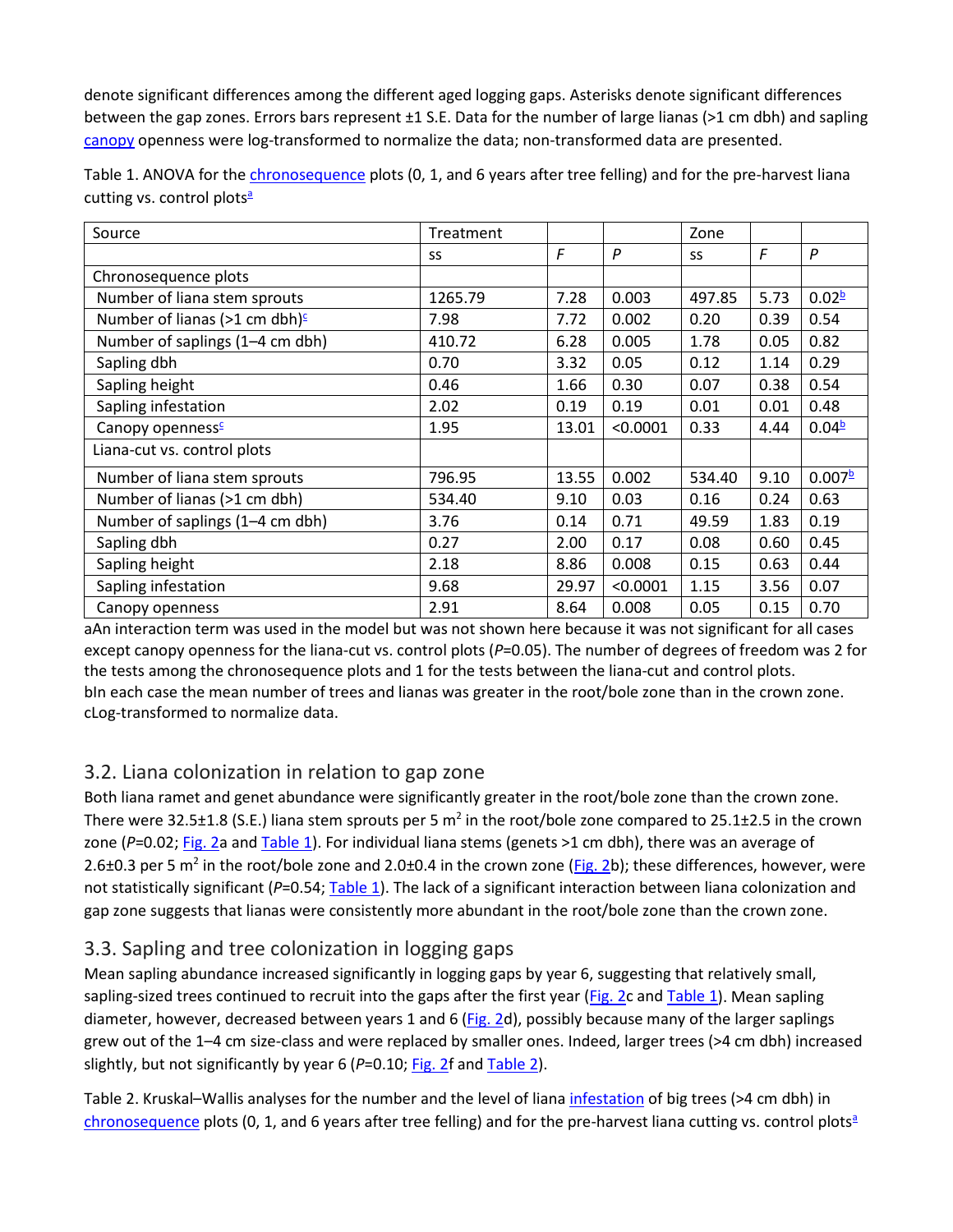| Source                      | Treatment |       | Zone  |                      |
|-----------------------------|-----------|-------|-------|----------------------|
|                             | $v^2$     | D     | $v^2$ |                      |
| Chronosequence plots        |           |       |       |                      |
| Number of trees (>4 cm dbh) | 4.66      | 0.10  | 4.33  | $0.04^{\frac{b}{2}}$ |
| Tree infestation            | 5.30      | 0.07  | 3.28  | 0.07                 |
| Liana-cut vs. control plots |           |       |       |                      |
| Number of trees (>4 cm dbh) | 0.001     | 0.97  | 4.09  | $0.04^{\frac{b}{2}}$ |
| Tree infestation            | 8.25      | 0.004 | 0.62  | 0.43                 |

aThe number of degrees of freedom was 2 for the tests among the chronosequence plots and 1 for the tests between the liana-cut and control plots.

bIn each case the mean number of trees and lianas was greater in the root/bole zone than in the crown zone.

There were no differences in the mean height of saplings or the amount of liana infestation among the different aged gaps [\(Fig. 2e](https://www.sciencedirect.com/science/article/pii/S0378112703004699?via%3Dihub#FIG2) and g), even though liana abundance had increased significantly [\(Fig. 2a](https://www.sciencedirect.com/science/article/pii/S0378112703004699?via%3Dihub#FIG2) and b). Canopy openness, however, was significantly higher in year 1 than in years 0 or 6; the latter 2 years were not significantly different from each other [\(Fig. 2h](https://www.sciencedirect.com/science/article/pii/S0378112703004699?via%3Dihub#FIG2) and [Table 1\)](https://www.sciencedirect.com/science/article/pii/S0378112703004699?via%3Dihub#TBL1). Canopy openness also differed significantly between the treefall zones, with an average openness index of 2.1±0.1 (S.E.) in the root/bole compared to 1.8±0.2 (S.E.) the canopy zone (*P*=0.04[; Table 1\)](https://www.sciencedirect.com/science/article/pii/S0378112703004699?via%3Dihub#TBL1). The higher light levels in the root/bole zone may have enhanced the recruitment of trees into the larger size-class, with large trees being significantly more abundant in the root/bole zone compared to the crown zone (P=0.04; [Fig. 2f](https://www.sciencedirect.com/science/article/pii/S0378112703004699?via%3Dihub#FIG2) an[d Table 2\)](https://www.sciencedirect.com/science/article/pii/S0378112703004699?via%3Dihub#TBL2).

#### 3.4. The effects of liana cutting in logging gaps

Pre-harvest liana cutting reduced the number of lianas in logging gaps 1 year after timber extraction. The average number of liana stem sprouts (>1 mm dbh) and liana individuals (>1 cm dbh) were both significantly lower in the liana-cut than the control gaps [\(Fig. 3a](https://www.sciencedirect.com/science/article/pii/S0378112703004699?via%3Dihub#FIG3) and b and [Table 1\)](https://www.sciencedirect.com/science/article/pii/S0378112703004699?via%3Dihub#TBL1). For liana stem sprouts, there were 36.7±2.4 (S.E.) per 5 m2 in the control plots, while only 24.3±2.4 (S.E.) in the liana-cut plots. Lianas >1 cm dbh were twice as abundant in the control gaps compared to the liana-cut gaps (1.6±0.3 (S.E.) vs. 0.8±0.3 (S.E.), respectively). Similar the chronosequence gaps, liana stem sprouts were significantly more abundant in the root/bole zone than in the canopy zone, but liana genets did not differ between the gap zones.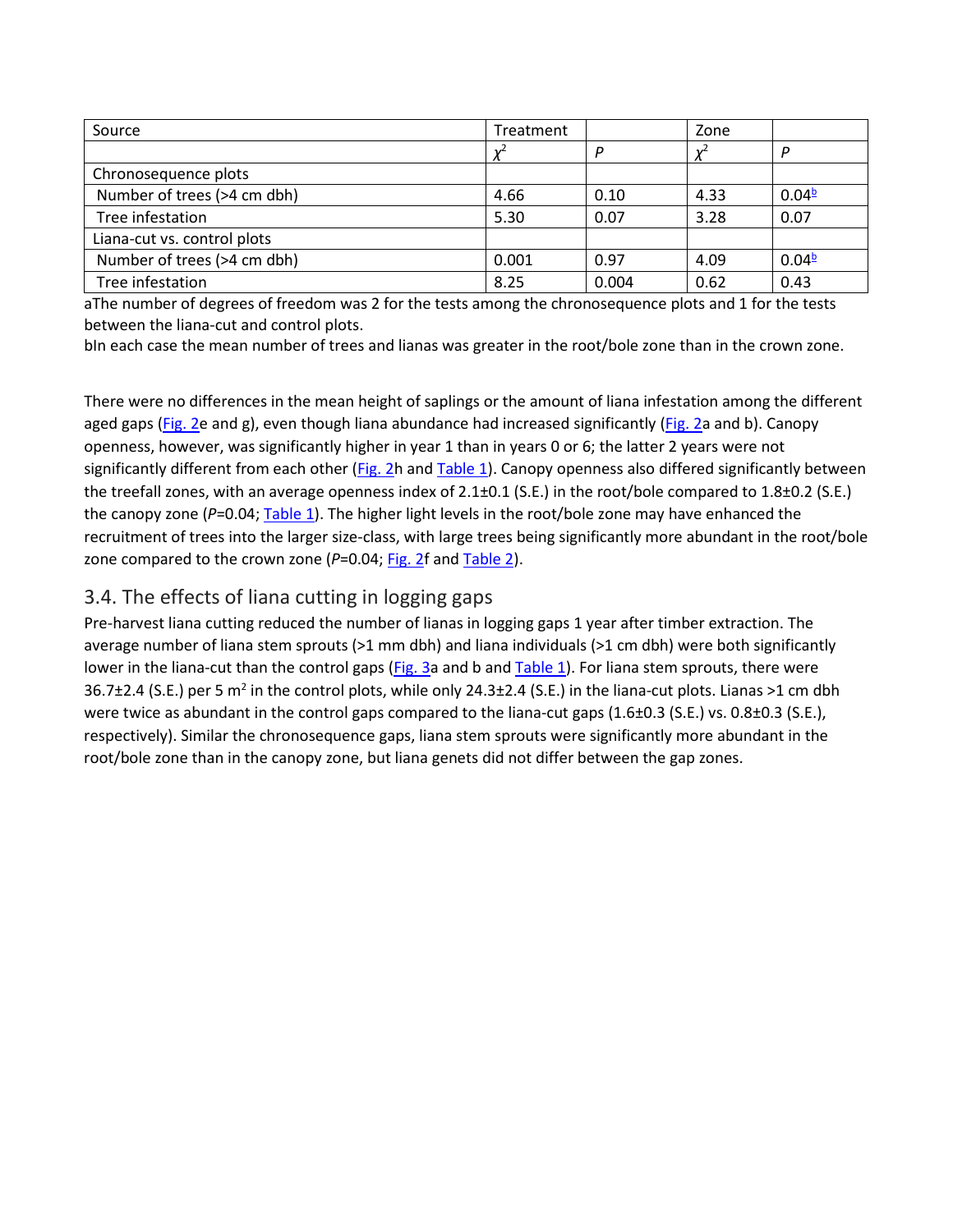

Fig. 3. Liana and tree [recruitment](https://www.sciencedirect.com/topics/earth-and-planetary-sciences/recruitment-population-dynamics) in 1-year old, single-tree timber extraction gaps in whic[h lianas](https://www.sciencedirect.com/topics/agricultural-and-biological-sciences/lianas) were either left uncut (Control) or all lianas were cut 9 months prior to timber extraction (column 1) and the zone of the gap into which the lianas recruited (column 2). We classified trees as either [saplings](https://www.sciencedirect.com/topics/agricultural-and-biological-sciences/saplings) (1–4 cm dbh) or trees (>4 cm dbh). We divided lianas into two groups: (1) liana [stem](https://www.sciencedirect.com/topics/agricultural-and-biological-sciences/stems) sprouts (ramets) >1 mm dbh; and (2) liana individuals (genets) >1 cm dbh. Different letters denote significant differences among the control and liana-cut logging gaps. Asterisks denote significant differences between the gap zones. Errors bars represent ±1 S.E.

These findings demonstrate that even though lianas sprout vigorously after cutting, pre-harvest liana cutting still significantly reduced the number of liana stems, including multiple stem sprouts, in logging gaps. Correspondingly, the average amount of liana infestation on both saplings and trees was significantly lower in the liana-cut compared to the control gaps [\(Fig. 3f](https://www.sciencedirect.com/science/article/pii/S0378112703004699?via%3Dihub#FIG3) and g an[d Table 1,](https://www.sciencedirect.com/science/article/pii/S0378112703004699?via%3Dihub#TBL1) [Table 2\)](https://www.sciencedirect.com/science/article/pii/S0378112703004699?via%3Dihub#TBL2). Surprisingly, both the average sapling height and the amount of canopy openness were significantly lower in the liana-cut plots [\(Fig. 3e](https://www.sciencedirect.com/science/article/pii/S0378112703004699?via%3Dihub#FIG3) and h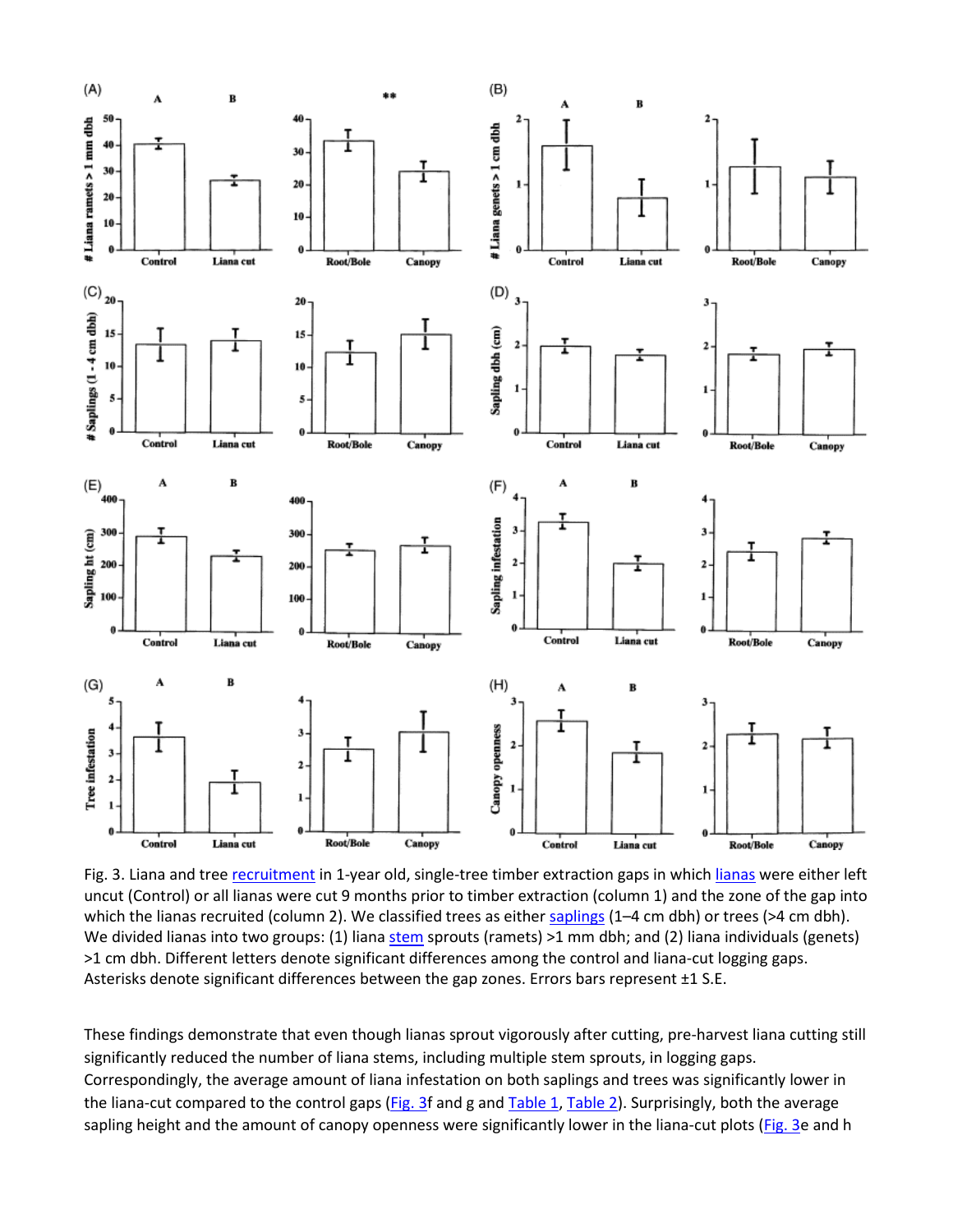and [Table 1\)](https://www.sciencedirect.com/science/article/pii/S0378112703004699?via%3Dihub#TBL1). The abundance and diameter of saplings and trees and the height of trees, however, did not differ significantly between the liana-cut and the control gaps [\(Fig. 3c](https://www.sciencedirect.com/science/article/pii/S0378112703004699?via%3Dihub#FIG3) and d an[d Table 1,](https://www.sciencedirect.com/science/article/pii/S0378112703004699?via%3Dihub#TBL1) [Table 2\)](https://www.sciencedirect.com/science/article/pii/S0378112703004699?via%3Dihub#TBL2).

## 4. Discussion

#### 4.1. How lianas colonize logging gaps

Lianas recruited into logging gaps in high abundance within 1 year of gap formation. The majority of these lianas were ramets, sprouting from fallen liana stems. These liana ramets appeared to persist in the gaps for many years, eventually reaching the 1 cm dbh size-class within 6 years. Our findings are consistent with those of other studies of liana invasion in both natural and logging gaps [\(Putz, 1984,](https://www.sciencedirect.com/science/article/pii/S0378112703004699?via%3Dihub#BIB29) [Babweteera et al., 2000,](https://www.sciencedirect.com/science/article/pii/S0378112703004699?via%3Dihub#BIB3) Schnitzer et al., [2000,](https://www.sciencedirect.com/science/article/pii/S0378112703004699?via%3Dihub#BIB39) [Tabanez and Viana, 2000,](https://www.sciencedirect.com/science/article/pii/S0378112703004699?via%3Dihub#BIB44) [Gerwing and Vidal, 2002\)](https://www.sciencedirect.com/science/article/pii/S0378112703004699?via%3Dihub#BIB14); although [Kennard \(1998\)](https://www.sciencedirect.com/science/article/pii/S0378112703004699?via%3Dihub#BIB18) suggested that climber infestation is mainly a colonizing process, rather than being predominated by stump sprouts of surviving lianas. For example, in natural treefall gaps, [Putz \(1984\)](https://www.sciencedirect.com/science/article/pii/S0378112703004699?via%3Dihub#BIB29) found that lianas were very abundant in young gaps and decreased only after many years[. Schnitzer et al. \(2000\)](https://www.sciencedirect.com/science/article/pii/S0378112703004699?via%3Dihub#BIB39) also reported that lianas recruited en mass into natural treefall gaps, reaching very high abundance and often completely suppressing tree regeneration within 5 years of gap formation. In Brazil, [Thompson et al. \(1998\)](https://www.sciencedirect.com/science/article/pii/S0378112703004699?via%3Dihub#BIB45) monitored small trees and lianas over a period of 4 years in different gap sizes and concluded that liana densities in large gaps were twice those of interior forest. In a selectively logged forest in Uganda, [Babweteera et al. \(2000\)](https://www.sciencedirect.com/science/article/pii/S0378112703004699?via%3Dihub#BIB3) also found that lianas recruited rapidly and abundantly into large logging gaps (>400 m<sup>2</sup>). Similarly, lianas recruit in extremely high abundance into such large-scale disturbances as abandoned pastures and areas affected by hurricanes [\(Horvitz et al., 1998,](https://www.sciencedirect.com/science/article/pii/S0378112703004699?via%3Dihub#BIB16) [DeWalt et](https://www.sciencedirect.com/science/article/pii/S0378112703004699?via%3Dihub#BIB10)  [al., 2000\)](https://www.sciencedirect.com/science/article/pii/S0378112703004699?via%3Dihub#BIB10).

Interestingly, we found the majority of liana stems, particularly ramets, in the root/bole zone of the gap (∼33 stems per 5 m<sup>2</sup>; <u>Table 1</u>). This zone may have had the most ramets because stem sprouts can originate along the entire length of a fallen liana stem. If the liana is rooted at the base of the fallen tree, which many of the lianas were, then most of the stem sprouts will also be at the base and along the bole of the fallen tree. In addition, the root/bole zone may have had the most light and least amount of competition for below-ground resources. However, there were still a substantial number of stem sprouts in the canopy zone (∼25 stems per 5 m<sup>2</sup>), demonstrating that lianas can recruit into both zones in high abundance.

#### 4.2. Pre-harvest liana cutting as a method for reducing liana load on trees

Our findings demonstrate that pre-harvest liana cutting significantly reduces liana abundance in post-logging gaps (see als[o Gerwing and Vidal, 2002\)](https://www.sciencedirect.com/science/article/pii/S0378112703004699?via%3Dihub#BIB14), which resulted in significantly lower rates of liana infestation of trees. The detrimental effects of lianas on trees are well established in the literature [\(Nicholson, 1958,](https://www.sciencedirect.com/science/article/pii/S0378112703004699?via%3Dihub#BIB20) [Putz, 1984,](https://www.sciencedirect.com/science/article/pii/S0378112703004699?via%3Dihub#BIB29) [Stevens, 1987,](https://www.sciencedirect.com/science/article/pii/S0378112703004699?via%3Dihub#BIB43) [Dillenburg et al., 1993,](https://www.sciencedirect.com/science/article/pii/S0378112703004699?via%3Dihub#BIB11) [Schnitzer et al., 2000,](https://www.sciencedirect.com/science/article/pii/S0378112703004699?via%3Dihub#BIB39) [Perez-Salicrup and Barker, 2000,](https://www.sciencedirect.com/science/article/pii/S0378112703004699?via%3Dihub#BIB23) [Schnitzer and](https://www.sciencedirect.com/science/article/pii/S0378112703004699?via%3Dihub#BIB36)  [Bongers, 2002\)](https://www.sciencedirect.com/science/article/pii/S0378112703004699?via%3Dihub#BIB36), and thus we expect that in the long run, trees with high liana infestation will have less vigorous growth and reproduction. After 1 year, however, canopy openness was significantly higher and saplings were taller in the control plots, which had substantially more lianas [\(Fig. 3e](https://www.sciencedirect.com/science/article/pii/S0378112703004699?via%3Dihub#FIG3) and h). The positive relationship between liana abundance and canopy openness was probably due to the ability of lianas to keep the gap open for long periods of time[. Schnitzer et al. \(2000\)](https://www.sciencedirect.com/science/article/pii/S0378112703004699?via%3Dihub#BIB39) reported that lianas favor the growth of some trees, primarily pioneers, at the expense of shade-tolerant trees, possibly by keeping gaps open for many years, thus giving the pioneers a chance to grow into the canopy (see also [Putz, 1984\)](https://www.sciencedirect.com/science/article/pii/S0378112703004699?via%3Dihub#BIB29). In this current study, the large number of lianas may have also inhibited canopy closure [\(Fig. 3h](https://www.sciencedirect.com/science/article/pii/S0378112703004699?via%3Dihub#FIG3)) and thus both the lianas and saplings grew slightly more in the higher-light environment. We suspect, however, that this benefit of increased light during the first year will be short-lived, and that the saplings with lower liana infestation will eventually surpass the height and vigor of trees that have more lianas in their crowns. If competition with lianas for below-ground, rather than above-ground resources in gaps is the mechanism that ultimately limits sapling growth, as has been suggested by a number of recent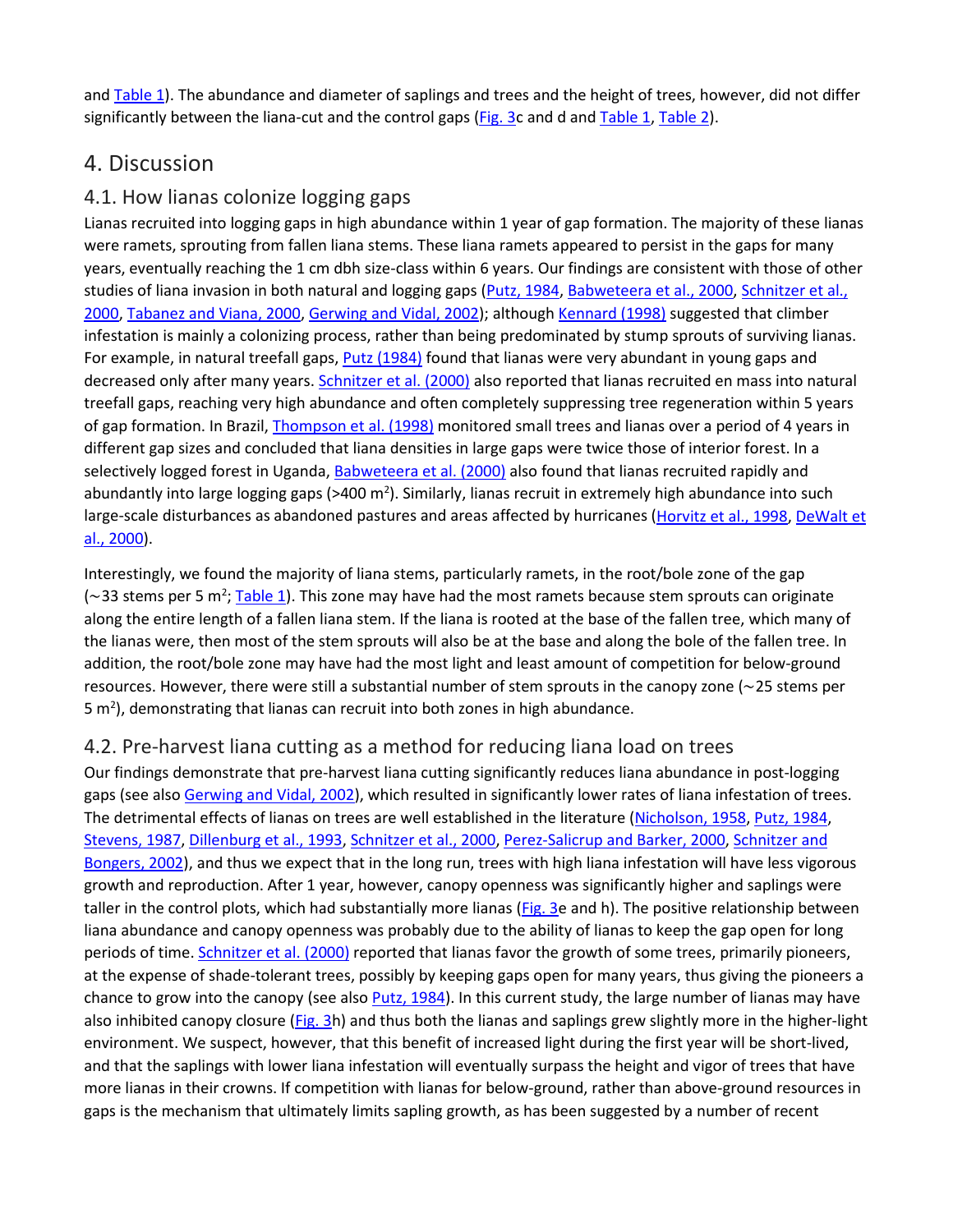studies [\(Dillenburg et al., 1993,](https://www.sciencedirect.com/science/article/pii/S0378112703004699?via%3Dihub#BIB11) [Perez-Salicrup and Barker, 2000,](https://www.sciencedirect.com/science/article/pii/S0378112703004699?via%3Dihub#BIB23) [Schnitzer et al., in review\)](https://www.sciencedirect.com/science/article/pii/S0378112703004699?via%3Dihub#BIB40), then sapling growth should also decrease as the surrounding lianas increase in abundance and size.

#### 4.3. Managing lianas in tropical forests

The decision to cut climbers in managed forests is complex, with a number of factors to consider. Treefall gaps, whether they are natural or anthropogenic in origin, appear to provide the optimal regeneration site for lianas [\(Putz, 1984,](https://www.sciencedirect.com/science/article/pii/S0378112703004699?via%3Dihub#BIB29) [Babweteera et al., 2000,](https://www.sciencedirect.com/science/article/pii/S0378112703004699?via%3Dihub#BIB3) [Schnitzer et al., 2000,](https://www.sciencedirect.com/science/article/pii/S0378112703004699?via%3Dihub#BIB39) [Schnitzer and Carson, 2001\)](https://www.sciencedirect.com/science/article/pii/S0378112703004699?via%3Dihub#BIB38). Consequently, managing lianas in gaps may be the key to controlling liana abundance in logged forests. Although it is likely that no reasonable management plan will be able to completely eradicate lianas from managed forests because of the ability of lianas to resprout copiously from cut and fallen stems, our findings suggest that pre-harvest climber cutting reduces the number of regenerating stem sprouts, which ultimately should lead to more rapid canopy tree regeneration. Pre-harvest climber cutting also provides a number of other beneficial results, including reducing the collateral damage to other trees and reducing the size of logging gaps [\(Appanah and Putz,](https://www.sciencedirect.com/science/article/pii/S0378112703004699?via%3Dihub#BIB2)  [1984,](https://www.sciencedirect.com/science/article/pii/S0378112703004699?via%3Dihub#BIB2) [Putz, 1984,](https://www.sciencedirect.com/science/article/pii/S0378112703004699?via%3Dihub#BIB29) [Putz, 1985,](https://www.sciencedirect.com/science/article/pii/S0378112703004699?via%3Dihub#BIB30) [Pinard and Putz, 1994,](https://www.sciencedirect.com/science/article/pii/S0378112703004699?via%3Dihub#BIB26) [Vidal et al., 1997;](https://www.sciencedirect.com/science/article/pii/S0378112703004699?via%3Dihub#BIB47) but se[e Parren and Bongers, 2001\)](https://www.sciencedirect.com/science/article/pii/S0378112703004699?via%3Dihub#BIB21). A potentially important long-term result of logging and liana cutting (which is sometimes followed by fire) may be a change in the composition of the liana community, favoring those species that can readily resprout in response to disturbance, while putting at a disadvantage those species that rely primarily on sexual reproduction [\(Bell,](https://www.sciencedirect.com/science/article/pii/S0378112703004699?via%3Dihub#BIB4)  [2001,](https://www.sciencedirect.com/science/article/pii/S0378112703004699?via%3Dihub#BIB4) [Bond and Midgley, 2001,](https://www.sciencedirect.com/science/article/pii/S0378112703004699?via%3Dihub#BIB5) [Del Tredici, 2001,](https://www.sciencedirect.com/science/article/pii/S0378112703004699?via%3Dihub#BIB9) [Gerwing and Vidal, 2002\)](https://www.sciencedirect.com/science/article/pii/S0378112703004699?via%3Dihub#BIB14). For instance, [Parren and Bongers](https://www.sciencedirect.com/science/article/pii/S0378112703004699?via%3Dihub#BIB21)  [\(2001\)](https://www.sciencedirect.com/science/article/pii/S0378112703004699?via%3Dihub#BIB21) reported that some species of liana resprouted readily after cutting, while others were much more vulnerable (see also [Vidal et al., 1997\)](https://www.sciencedirect.com/science/article/pii/S0378112703004699?via%3Dihub#BIB47). To date, however, the potential changes in liana communities in response to cutting have received very little attention [\(Gerwing and Vidal, 2002\)](https://www.sciencedirect.com/science/article/pii/S0378112703004699?via%3Dihub#BIB14).

Post-harvest liana cutting may also be beneficial for controlling liana regeneration in logging gaps. Although Putz [\(1985\)](https://www.sciencedirect.com/science/article/pii/S0378112703004699?via%3Dihub#BIB30) argued that there was very little benefit of post-harvest liana cutting and that it is very difficult to kill the multiple stems of recumbent lianas, a combination of selective pre- and post-harvest climber cutting might be the best option for controlling liana regeneration after logging. The costs vs. benefits of post-harvest climber cutting, of course, must be assessed for specific regions in the tropics (e.g.[, Perez-Salicrup et al., 2001\)](https://www.sciencedirect.com/science/article/pii/S0378112703004699?via%3Dihub#BIB24). Some of the considerations of this analysis most certainly will include: the cost of labor, the amount of effort for postharvest climber cutting, and, most importantly, the effectiveness of post-harvest climber cutting in controlling liana resprouting and regeneration from seed.

Knowing the zone of the gap into which lianas recruit provides additional information on how lianas invade logging gaps and thus will be instrumental in devising management plans on how to control liana regeneration after logging. For example, if lianas recruit exclusively into the crown zone, then pre-harvest liana cutting may be necessary both around the bole of the target tree, where many of the lianas in the canopy originate, as well as in a larger area of forest around the target tree. The rationale for this latter treatment is that large lianas in the canopy of a tree may actually be rooted quite far from the base of that tree [\(Putz, 1984\)](https://www.sciencedirect.com/science/article/pii/S0378112703004699?via%3Dihub#BIB29), and thus if the aboveground portion is cut and subsequently dies, then it cannot sprout from its recumbent stem after the tree is felled. Conversely, if lianas recruit exclusively into the root and bole zones, then pre-harvest liana cutting around the base of the target tree may be the most efficient method for limiting liana regeneration and therefore cutting in a larger area would not be necessary.

We found that liana sprouts consistently recruited into the root/bole zone in much higher abundance than in the crown zone [\(Fig. 2a](https://www.sciencedirect.com/science/article/pii/S0378112703004699?via%3Dihub#FIG2)), supporting the management strategy of cutting the lianas found around the base of the tree. However, lianas were still abundant in the crown zone, albeit in somewhat lower density, suggesting that both management strategies have some merit. Overall, we suggest that cutting lianas located in the area beneath the canopy of the target tree may be the best overall strategy for reducing liana infestation in logging gaps and promoting tree regeneration. This strategy will certainly remove most of the lianas in the canopy of the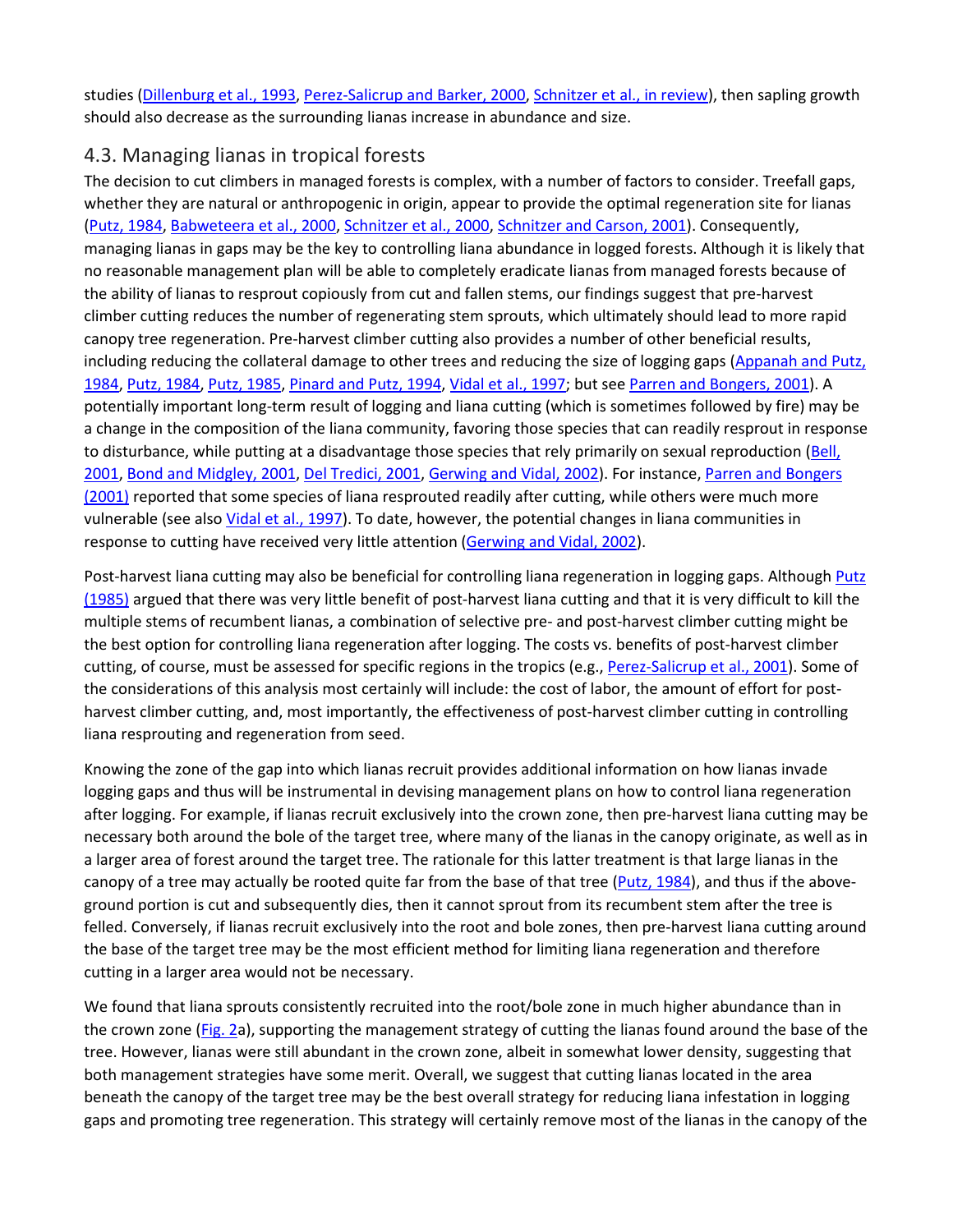regenerating trees as well as greatly reduce below-ground competition, which may be important for liana-tree competition [\(Dillenburg et al., 1993,](https://www.sciencedirect.com/science/article/pii/S0378112703004699?via%3Dihub#BIB11) [Perez-Salicrup and Barker, 2000,](https://www.sciencedirect.com/science/article/pii/S0378112703004699?via%3Dihub#BIB23) [Schnitzer et al., in review\)](https://www.sciencedirect.com/science/article/pii/S0378112703004699?via%3Dihub#BIB40).

## 5. Conclusions

Lianas recruit rapidly into logging gaps in high abundance within the first year of gap formation. Recruitment was mostly from stem sprouts, many of which apparently became independently rooted individuals that were indistinguishable from genets within 6 years. Most of the liana recruitment was into the root/bole zone of logging gaps, but lianas were still in fairly high abundance in the canopy zone. Our findings demonstrate that pre-harvest liana cutting significantly reduced the number of lianas that regenerated in logging gaps, resulting in saplings that were infested with fewer lianas and were significantly taller than in the gaps where lianas were not cut prior to logging. Based on our findings and those of other studies, we recommend pre-harvest liana cutting in the area beneath the canopy of the target tree for controlling liana regeneration and promoting tree regeneration in logging gaps.

## Acknowledgements

This study is a contribution to the Tropenbos Cameroon Programme. We thank the Tropenbos Foundation and IRAD, Cameroon, for their support, and Wijma for being able to work in their logging concession. S. Mutsaers, M. Elad, S. Okie and J. Ango collected a large part of the field data. We thank A. Ercoli, D. Pérez-Salicrup, F. Sterck, and one anonymous reviewer for helpful comments on this manuscript.

## References

- [Amaral et al., 1998](https://www.sciencedirect.com/science/article/pii/S0378112703004699?via%3Dihub#bBIB1) Amaral, P., Verissimo, A., Barreto, P., Vidal, E., 1998. Floresta para sempre. Um manual para a produção de madeira na Amazônia. IMAZON, Belém, Brazil.
- [Appanah and Putz, 1984](https://www.sciencedirect.com/science/article/pii/S0378112703004699?via%3Dihub#bBIB2) S Appanah, F.E Putz **Climber abundance in virgin dipterocarp forest and the effect of pre-felling climber cutting on logging damage** Malay. For., 47 (1984), pp. 335-342
- [Babweteera et al., 2000](https://www.sciencedirect.com/science/article/pii/S0378112703004699?via%3Dihub#bBIB3) F Babweteera, A Plumptre, J Obua **Effect of gap size and age on climber abundance and diversity in Budongo Forest Reserve, Uganda** African J. Ecol., 38 (2000), pp. 230-237
- [Bell, 2001](https://www.sciencedirect.com/science/article/pii/S0378112703004699?via%3Dihub#bBIB4) D.T Bell **Ecological response syndromes in the flora of southwestern Australia: fire resprouters versus reseeders** Bot. Rev., 67 (2001), pp. 417-440
- [Bond and Midgley, 2001](https://www.sciencedirect.com/science/article/pii/S0378112703004699?via%3Dihub#bBIB5) W.J Bond, J.J Midgley **Ecology of sprouting in woody plants: the persistence niche** Trends Ecol. Evol., 16 (2001), pp. 45-51
- [Burnham, 2002](https://www.sciencedirect.com/science/article/pii/S0378112703004699?via%3Dihub#bBIB6) R.J Burnham **Dominance, diversity and distribution of lianas in Yansunı, Ecuador: who is o ́ n top?** J. Trop. Ecol., 18 (2002), pp. 845-864
- [Clark and Clark, 1990](https://www.sciencedirect.com/science/article/pii/S0378112703004699?via%3Dihub#bBIB7) D.B Clark, D.A Clark **Distribution and effects on tree growth of lianas and woody hemiepiphytes in a Costa Rican tropical wet forest** J. Trop. Ecol., 6 (1990), pp. 321-331
- [d'Oliveira and Braz, 1995](https://www.sciencedirect.com/science/article/pii/S0378112703004699?via%3Dihub#bBIB8) M.V.N d'Oliveira, E.M Braz **Reduction of damage to tropical moist forest through planned harvesting** Commun. For. Rev., 74 (1995), pp. 208-210
- [Del Tredici, 2001](https://www.sciencedirect.com/science/article/pii/S0378112703004699?via%3Dihub#bBIB9) P Del Tredici **Sprouting in temperate trees: a morphological and ecological review** Bot. Rev., 67 (2001), pp. 121-140
- [DeWalt et al., 2000](https://www.sciencedirect.com/science/article/pii/S0378112703004699?via%3Dihub#bBIB10) S.J DeWalt, S.A Schnitzer, J.S Denslow **Density and diversity of lianas along a chronosequence in a central Panamanian lowland forest** J. Trop. Ecol., 16 (2000), pp. 1-9
- Dillenburg [et al., 1993](https://www.sciencedirect.com/science/article/pii/S0378112703004699?via%3Dihub#bBIB11) L.R Dillenburg, D.F Whigham, A.H Teramura, I.N Forseth **Effects of below- and aboveground competition from the vines** *Lonicera japonica* **and** *Parthenocissus quinquefolia* **on the growth of the tree host** *Liquidambar styraciflua* Oecologia, 93 (1993), pp. 48-54
- [Gentry, 1991a](https://www.sciencedirect.com/science/article/pii/S0378112703004699?via%3Dihub#bBIB12) Gentry, A.H., 1991a. The distribution and evolution of climbing plants. In: Putz, F.E., Mooney, H.A. (Eds.), The Biology of Vines. Cambridge University Press, Cambridge, UK, pp. 3–49.
- [Gerwing, 2001](https://www.sciencedirect.com/science/article/pii/S0378112703004699?via%3Dihub#bBIB13) J.J Gerwing **Testing liana cutting and controlled burning as silvicultural treatments for a logged forest in eastern Amazon** J. Appl. Ecol., 38 (2001), pp. 1264-1276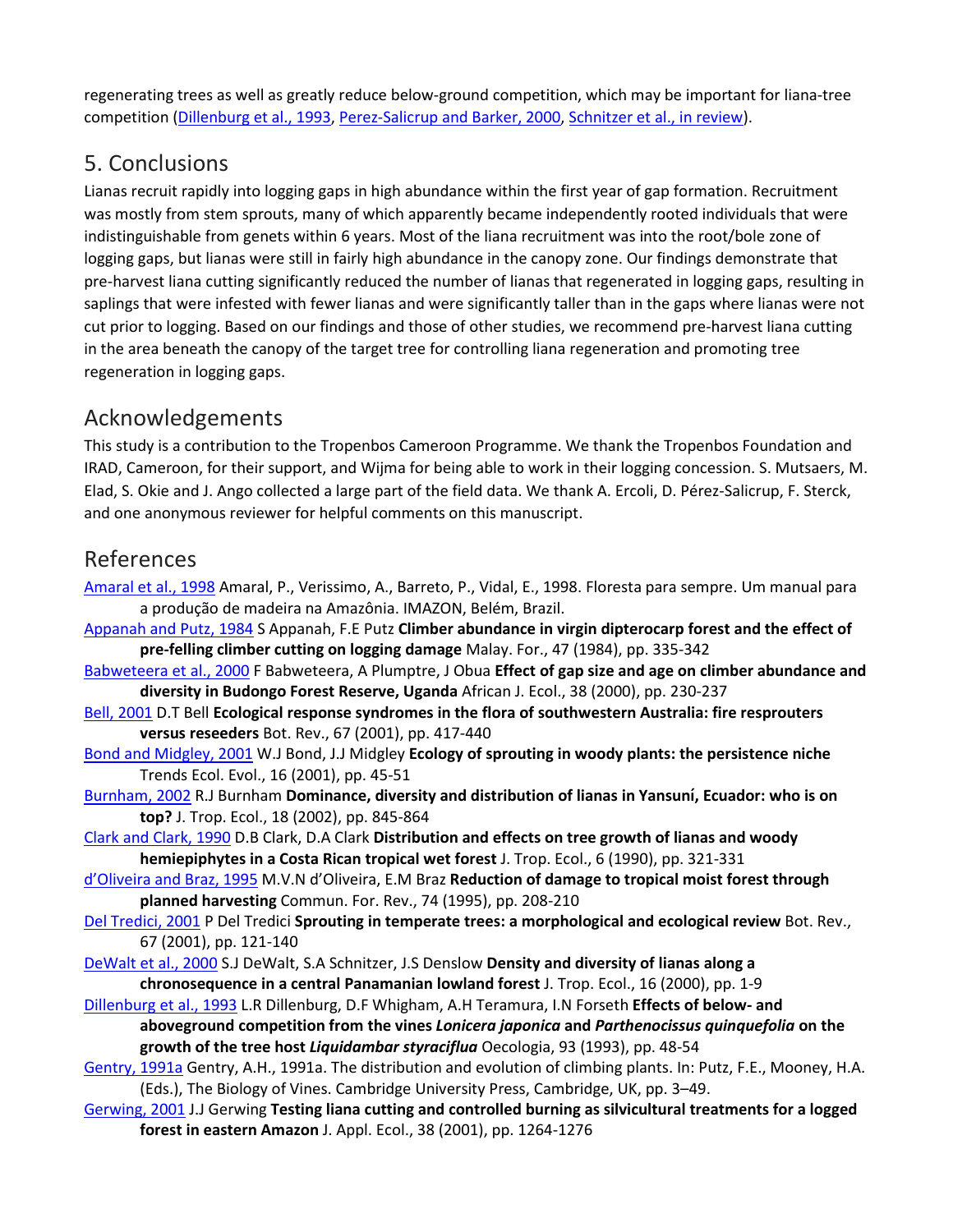[Gerwing and Vidal, 2002](https://www.sciencedirect.com/science/article/pii/S0378112703004699?via%3Dihub#bBIB14) J.J Gerwing, E Vidal **Changes in liana abundance and species diversity eight years after liana cutting and logging in an eastern Amazonian forest** Conserv. Biol., 16 (2002), pp. 544-548

- [Guigonis, 1978](https://www.sciencedirect.com/science/article/pii/S0378112703004699?via%3Dihub#bBIB15) Guigonis, E.R., 1978. Mémento du forestier. Série Techniques rurales en Afrique, 2ème ed. Ministère de la Coopération, Paris, France.
- [Horvitz et al., 1998](https://www.sciencedirect.com/science/article/pii/S0378112703004699?via%3Dihub#bBIB16) C Horvitz, J.B Pascarella, S McMann, A Freedman, R.H Hofstetter **Regeneration guilds of invasive non-indigenous plants in hurrican-affected subtropical hardwood forests** Ecol. Appl., 8 (1998), pp. 947-974
- [Jonkers and Van Leersum, 2000](https://www.sciencedirect.com/science/article/pii/S0378112703004699?via%3Dihub#bBIB17) W.B.J Jonkers, G.J.R Van Leersum **Logging in south Cameroon: current methods and opportunities for improvement** Int. For. Rev., 2 (2000), pp. 11-16
- [Kennard, 1998](https://www.sciencedirect.com/science/article/pii/S0378112703004699?via%3Dihub#bBIB18) D.K Kennard **Biomechanical properties of tree saplings and free-standing lianas as indicators of susceptibility to logging damage** For. Ecol. Manage., 102 (1998), pp. 179-191
- [Mascaro et al., 2003](https://www.sciencedirect.com/science/article/pii/S0378112703004699?via%3Dihub#bBIB19) Mascaro, J., Schnitzer, S.A., Carson, W.P., 2003. Liana diversity, abundance, and mortality in a wet tropical forest. For. Ecol. Manage., this issue.
- [Nicholson, 1958](https://www.sciencedirect.com/science/article/pii/S0378112703004699?via%3Dihub#bBIB20) D.I Nicholson **An analysis of logging damage in tropical rain forest, North Borneo** Malay. For., 21 (1958), pp. 235-245
- [Parren and Bongers, 2001](https://www.sciencedirect.com/science/article/pii/S0378112703004699?via%3Dihub#bBIB21) M Parren, F Bongers **Does climber cutting reduce felling damage in southern Cameroon?** For. Ecol. Manage., 141 (2001), pp. 175-188
- [Parren and De Graaf, 1994](https://www.sciencedirect.com/science/article/pii/S0378112703004699?via%3Dihub#bBIB22) Parren, M., De Graaf, F., 1994. The quest for natural forest management in Ghana, Côte d'Ivoire and Liberia. Tropenbos Series No. 13. Tropenbos Foundation, Wageningen, The Netherlands, 199 pp.
- [Perez-Salicrup and Barker, 2000](https://www.sciencedirect.com/science/article/pii/S0378112703004699?via%3Dihub#bBIB23) D.R Pérez-Salicrup, M.G Barker **Effect of liana cutting on water potential and growth of** *Senna multijuga* **(Caesalpiniodae) trees in a Bolivian tropical forest** Oecologia, 124 (2000), pp. 369-475
- [Perez-Salicrup et al., 2001](https://www.sciencedirect.com/science/article/pii/S0378112703004699?via%3Dihub#bBIB24) D.R Perez-Salicrup, A Claros, R Guzman, J.C Licona, F Ledezma, M.A Pinard, F.E Putz **Cost and efficiency of cutting lianas in a lowland liana forest of Bolivia** Biotropica, 33 (2001), pp. 324- 329
- [Phillips et al., 2002](https://www.sciencedirect.com/science/article/pii/S0378112703004699?via%3Dihub#bBIB25) O.L Phillips, R Vasquez Martinez, L Arroyo, T.R Baker, T Killeen, S.L Lewis, Y Malhi, A Monteagudo Mendoza, D Neill, P Nunez Vargas, M Alexiades, C Ceron, A DiFiore, T Erwin, A Jardim, W Palacios, M Saldia, B Vinceti **Increasing dominance of large lianas in Amazonian forests** Nature, 418 (2002), pp. 770-774
- [Pinard and Putz, 1994](https://www.sciencedirect.com/science/article/pii/S0378112703004699?via%3Dihub#bBIB26) M.A Pinard, F.E Putz **Vine infestation of large remnant trees in logged forest in Sabah, Malaysia: biomechanical facilitation in vine succession** J. Trop. For. Sci., 6 (1994), pp. 302-309
- [Pinard and Putz, 1996](https://www.sciencedirect.com/science/article/pii/S0378112703004699?via%3Dihub#bBIB27) M.A Pinard, F.E Putz **Retaining forest biomass by reducing logging damage** Biotropica, 28 (1996), pp. 278-295
- [Pinard et al., 1995](https://www.sciencedirect.com/science/article/pii/S0378112703004699?via%3Dihub#bBIB28) M.A Pinard, F.E Putz, J Tay, T.E Sullivan **Creating timber harvest guidelines for a reducedimpact logging project in Malaysia** J. For., 93 (1995), pp. 41-45
- [Putz, 1984](https://www.sciencedirect.com/science/article/pii/S0378112703004699?via%3Dihub#bBIB29) F.E Putz **The natural history of lianas on Barro Colorado Island, Panama** Ecology, 65 (1984), pp. 1713-1724
- [Putz, 1985](https://www.sciencedirect.com/science/article/pii/S0378112703004699?via%3Dihub#bBIB30) F.E Putz **Woody vines and forest management in Malaysia** Commun. For. Rev., 64 (1985), pp. 359- 365
- [Putz, 1991](https://www.sciencedirect.com/science/article/pii/S0378112703004699?via%3Dihub#bBIB31) Putz, F.E., 1991. Silvicultural effects of lianas. In: Putz, F.E., Mooney, H.A. (Eds.), The Biology of Vines, pp. 493–501.
- [Putz et al., 1984](https://www.sciencedirect.com/science/article/pii/S0378112703004699?via%3Dihub#bBIB32) F.E Putz, H.S Lee, R Goh **Effects of post-felling silvicultural treatments on woody vines in Sarawak** Malay. For., 47 (1984), pp. 214-226
- [Runkle, 1981](https://www.sciencedirect.com/science/article/pii/S0378112703004699?via%3Dihub#bBIB33) J.R Runkle **Gap regeneration in some old-growth forests of the eastern United States** Ecology, 62 (1981), pp. 1041-1051
- [Runkle, 1982](https://www.sciencedirect.com/science/article/pii/S0378112703004699?via%3Dihub#bBIB34) J.R Runkle **Patterns of disturbance in some old-growth forests of the eastern United States** Ecology, 63 (1982), pp. 1533-1546
- [SAS Institute, 2000](https://www.sciencedirect.com/science/article/pii/S0378112703004699?via%3Dihub#bBIB35) SAS Institute, 2000. JMP Statistics and Graphics Guide, Version 3.1. SAS Institute Inc., Cary, NC.